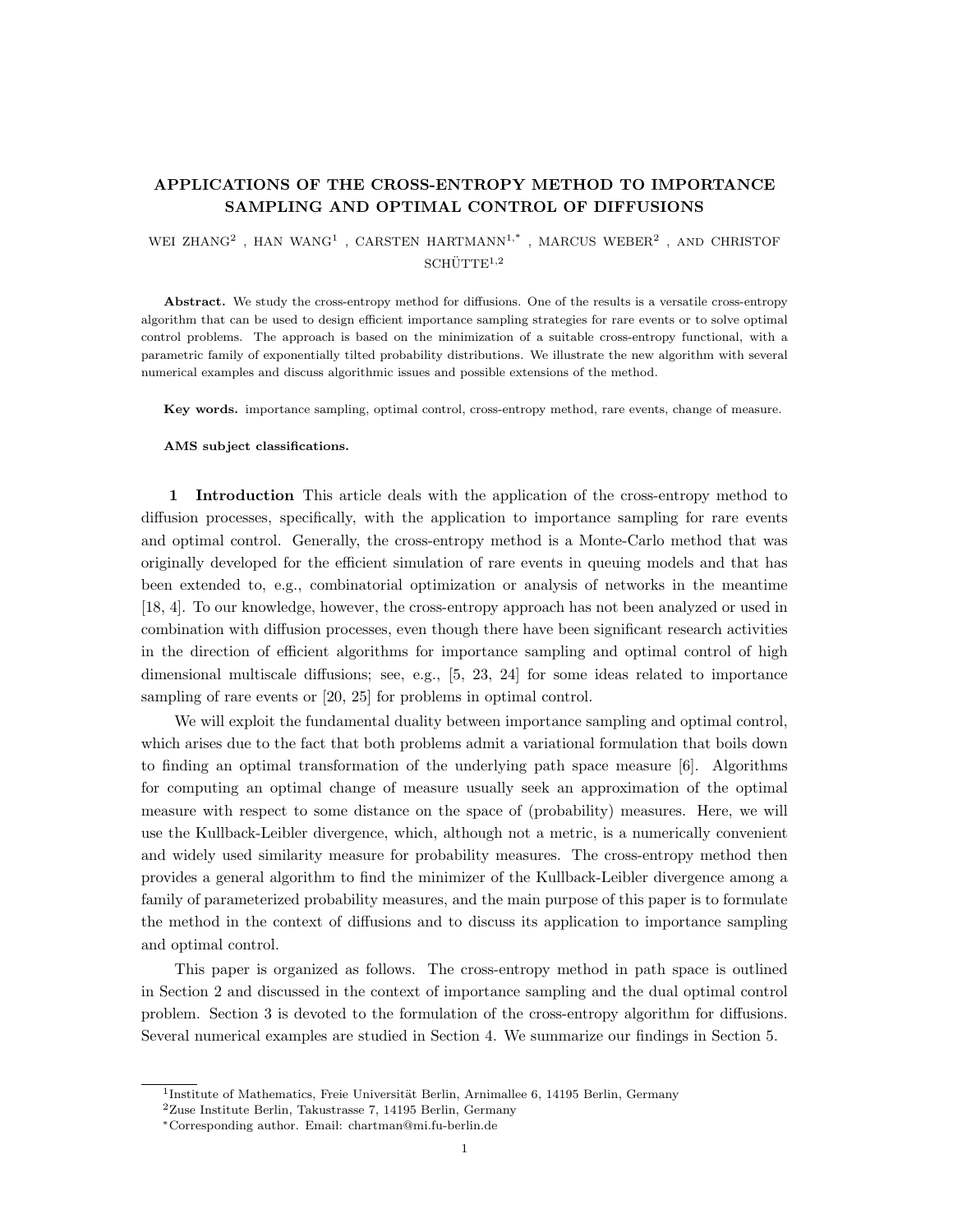2 The cross-entropy method in path space In this section, we discuss how to use the cross-entropy method for stochastic differential equations. The mathematical set-up will be largely based on the application of the method to importance sampling, which is the most standard application of the cross-entropy method in the literature. The associated (dual) optimal control problem will be briefly discussed at the end of this section.

**2.1** Problem set-up Consider  $z_s \in \mathbb{R}^n$  satisfying

$$
dz_s = b(z_s)ds + \sqrt{2\epsilon} dw_s, \quad 0 \le s \le T
$$
  

$$
z_0 = x
$$
 (2.1)

where  $\epsilon > 0$  is constant,  $b \colon \mathbb{R}^n \to \mathbb{R}^n$  is a smooth vector field, and w is n-dimensional Brownian motion. Further let  $O \subset \mathbb{R}^n$  be open and bounded and call

$$
\tau = \inf\{s > 0 \colon z_s \notin O\} \tag{2.2}
$$

the first exit time of the set  $O \subset \mathbb{R}^n$ . In the following we will use Z to denote a path (trajectory)  $\{z_s: 0 \le s \le T\}$  and use the notation  $z_s \in \mathbb{R}^n$  for the state at time s. Accordingly we denote by  $F(Z)$  a path functional that, throughout this paper, is assumed to be of the form

$$
F(Z) = \exp\left(-\frac{1}{\epsilon} \int_0^{\tau \wedge T} G(z_s) \, ds - \frac{1}{\epsilon} H(z_{\tau \wedge T})\right). \tag{2.3}
$$

for some continuous and bounded functions  $G, H: \mathbb{R}^n \to \mathbb{R}$  and with  $\tau \wedge T = \min{\lbrace \tau, T \rbrace}$ . We consider a Monte Carlo method to compute the quantity

$$
\ell(x) = \mathbf{E}(F(Z)),\tag{2.4}
$$

with  $\mathbf{E}(\cdot) = \mathbf{E}(\cdot | z_0 = x)$  denoting the conditional expectation over all realizations of (2.1) starting at  $z_0 = x$ . A special and interesting case is when  $G = 0$  and  $H = -\epsilon \log 1_{\partial O}$  with ∂O denoting the smooth boundary of the set  $O$ , in which case

$$
\mathbf{E}(\mathbf{1}_{\partial O}(z_{\tau \wedge T})) = \mathbf{P}(\tau \leq T), \tag{2.5}
$$

is the probability of trajectories starting at  $z_0 = x$  to reach the boundary of O before time T. The exit time distribution of a set provides details about, e.g., transition mechanisms and is a common quantity to analyze metastable dynamics.

2.2 Importance sampling We now formulate the cross-entropy method for diffusions. In doing so, we follow the relevant literature [4, 18] and first introduce the general concept of importance sampling in path space, before we establish the link with optimal control. Suppose we are able to generate path samples from a family of probability measures  $\{\mu_{\lambda}\}_{\lambda \in \mathcal{F}}$  on the space of continuous functions  $C([0,T],\mathbb{R}^n)$  that are parametrized by  $\lambda \in \mathcal{F} \subset \mathbb{R}^m$  where the dynamics (2.1) corresponds to  $\lambda = 0$ ; for the sake of simplicity, we set  $\mathcal{F} = \mathbb{R}^m$ . We use the shorthand  $\mu = \mu_0$  and refer to  $\mu_{\lambda \neq 0}$  as the *tilted probability measure*. We further assume that every  $\mu_{\lambda}$  has a probability density  $f(\cdot;\lambda)$  with respect to the scaled Wiener measure  $\nu_{\epsilon}$ .\*

<sup>&</sup>lt;sup>\*</sup>The scaled measure  $\nu_{\epsilon}$  is the probability measure induced by the scaled Brownian motion  $\sqrt{2\epsilon}w_s$  on the space  $C([0,T], \mathbb{R}^n)$ . It is related to the standard Wiener measure underlying the standard Brownian motion  $w_s$ by rescaling of time, which follows from the fact that  $w_s$  and  $\sqrt{2\epsilon} w_{s/(2\epsilon)}$  have the same law.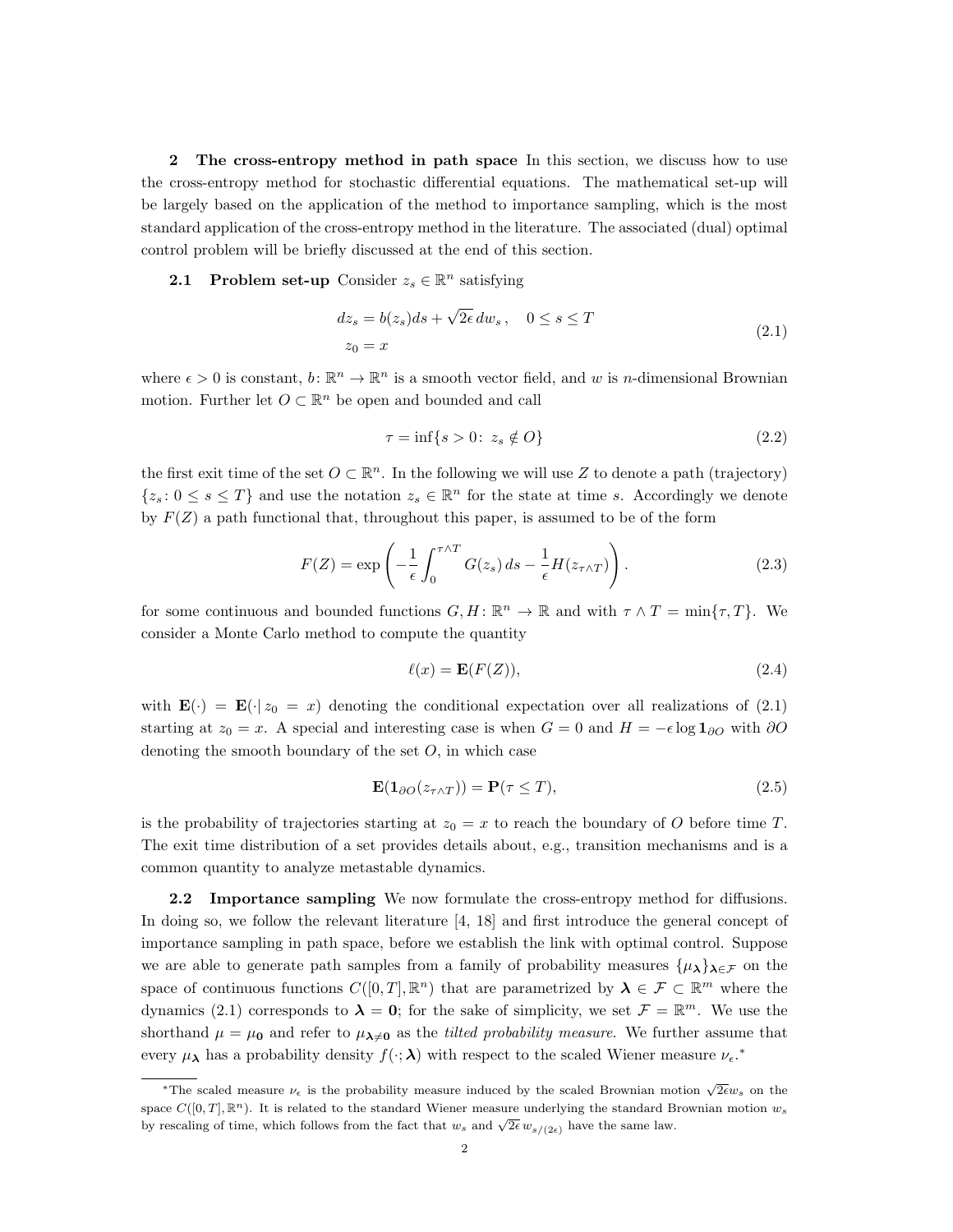The idea of importance sampling is—instead of drawing samples from the measure  $\mu$ —to generate samples from an alternative probability measure  $\eta = g(\cdot)\nu_{\epsilon}$  that is absolutely continuous with respect to  $\mu$ , but that yields Monte-Carlo estimators that have, e.g., smaller variance or bounded relative error as the probability of the rare goes to zero [12]. Using independent draws from  $\eta$  an unbiased Monte Carlo estimator of (2.4) is given by

$$
\ell_N = \frac{1}{N} \sum_{i=1}^{N} \frac{F(\tilde{Z}_i) f(\tilde{Z}_i; \mathbf{0})}{g(\tilde{Z}_i)},
$$
\n(2.6)

where the trajectories  $\tilde{Z}_i, i = 1, \cdots, N$  are independent realizations from  $\eta$ . It is well known that the optimal measure  $\eta^*$  that minimizes the variance of the estimator has the density

$$
g^*(Z) = \frac{F(Z)f(Z; \mathbf{0})}{\ell} \,. \tag{2.7}
$$

It is easy to see that the thus defined  $\eta^*$  yields a zero variance estimator. Note however that it depends on  $\ell = \mathbf{E}(F(Z))$ , which is the quantity that we want to compute.

The idea of the cross-entropy method is to find the best approximation of  $\eta^*$  among the family  $\mu_{\lambda}, \lambda \in \mathcal{F}$  of tilted probability measures. The approach is based on minimizing the Kullback-Leibler divergence, which in our case can be defined as follows: given two probability measures  $\mu_1 = g_1 \nu_{\epsilon}$ ,  $\mu_2 = g_2 \nu_{\epsilon}$  that are absolutely continuous with respect to the scaled Wiener measure, the Kullback-Leibler divergence or relative entropy between  $\mu_1$  and  $\mu_2$  is defined as

$$
D(\mu_1, \mu_2) = \mathbf{E}_{\mu_1} \left( \log \frac{d\mu_1}{d\mu_2} \right) \tag{2.8}
$$

where the expectation with respect to the measure  $\mu_1$  is defined as

$$
\mathbf{E}_{\mu_1} \left( \log \frac{d\mu_1}{d\mu_2} \right) = \int \log \frac{d\mu_1}{d\mu_2} d\mu_1 = \int g_1 \log g_1 d\nu_\epsilon - \int g_1 \log g_2 d\nu_\epsilon. \tag{2.9}
$$

Cross-entropy method I. The cross entropy method now seeks an optimal change of measure by solving the minimization task

$$
\min_{\mathbf{\lambda} \in \mathbb{R}^m} D(\eta^*, \mu_{\mathbf{\lambda}}) \tag{2.10}
$$

for the tilt parameter  $\lambda \in \mathbb{R}^m$ . Not knowing what  $\eta^*$  is, this still sounds like an infeasible minimization problem. It turns out, however, that we need to know  $\eta^*$  only up to a constant prefactor, which in our case, since x is fixed, eliminates the unknown quantity  $\ell = \ell(x)$ . Using (2.7) and (2.8), the minimization problem is equivalent to the following maximization problem

$$
\max_{\boldsymbol{\lambda} \in \mathbb{R}^m} \mathbf{E}_{\mu}(F(Z) \log f(Z; \boldsymbol{\lambda})).
$$
\n(2.11)

For the efficient numerical solution of (2.11) it is often convenient to allow for drawing samples from a probability measure that somehow "in between"  $\mu$  and  $\mu_{\lambda^*}$ . This will give us some extra freedom to use, e.g., an iterative solver for the maximization problem (2.11). Letting  $v \in \mathbb{R}^m$  denote an arbitrary family parameter, our maximization problem can be recast as

$$
\max_{\boldsymbol{\lambda} \in \mathbb{R}^m} \mathbf{E}_{\mu_v}(F(Z)h(Z; \boldsymbol{v})\log f(Z; \boldsymbol{\lambda})),\tag{2.12}
$$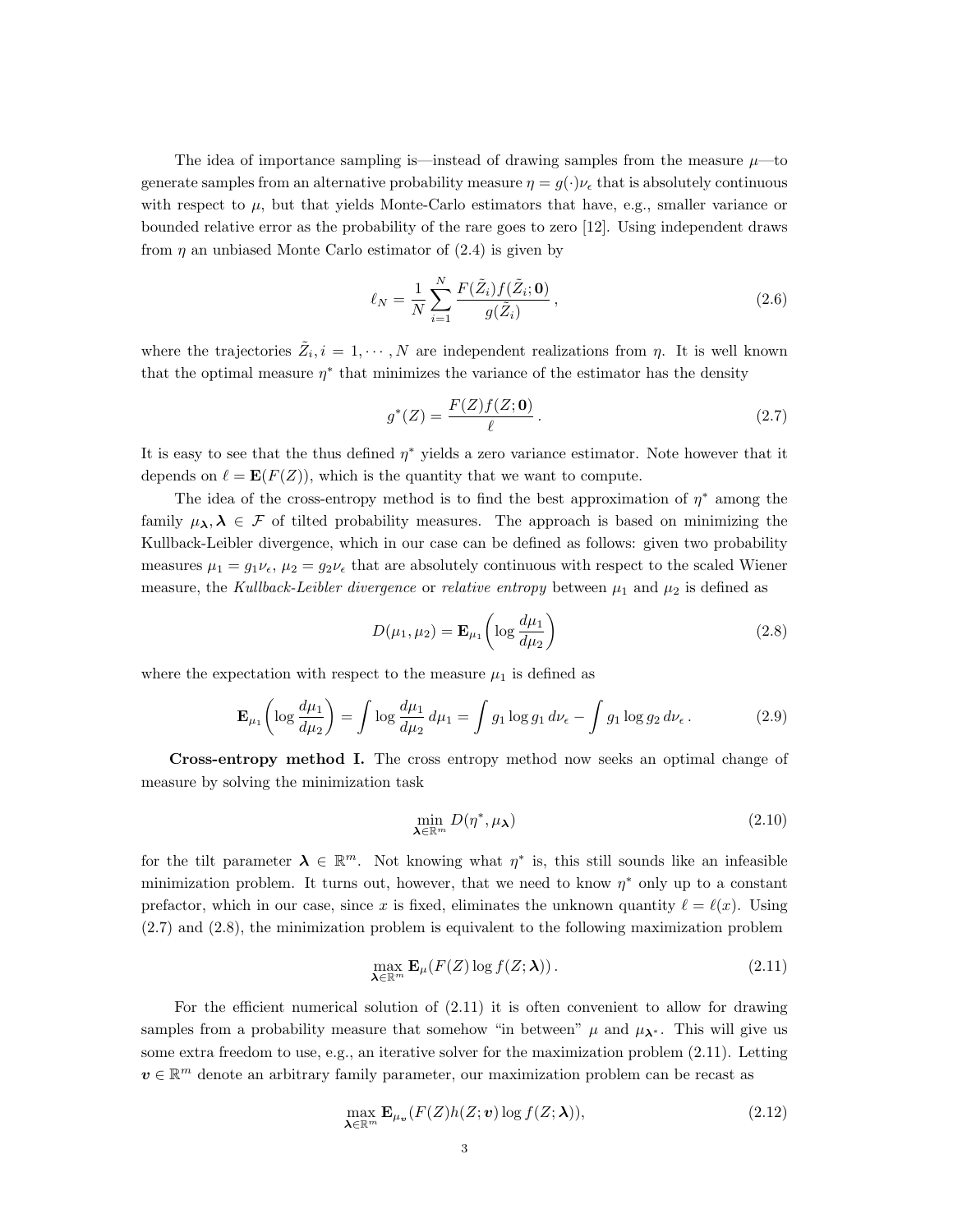where

$$
h(Z; \mathbf{v}) = \frac{f(Z; \mathbf{0})}{f(Z; \mathbf{v})}.
$$
\n(2.13)

An unbiased estimator of (2.12) is

$$
\max_{\boldsymbol{\lambda} \in \mathbb{R}^m} \frac{1}{N} \sum_{i=1}^N F(\tilde{Z}_i) h(\tilde{Z}_i; \boldsymbol{v}) \log f(\tilde{Z}_i; \boldsymbol{\lambda})
$$
\n(2.14)

where  $\tilde{Z}_i, i = 1, \dots, N$  are independent realizations generated from  $\mu_v$ . The necessary condition for  $\lambda^*$  being a maximizer of (2.14) is obtained by taking the gradient with respect to  $\lambda$ :

$$
\sum_{i=1}^{N} F(\tilde{Z}_i) h(\tilde{Z}_i; \mathbf{v}) \nabla_{\boldsymbol{\lambda}} \log f(\tilde{Z}_i; \boldsymbol{\lambda}) = 0.
$$
 (2.15)

The degree of difficulty when solving (2.15) numerically of course depends on the parameterization of the tilted family of distributions. In Section 3, we will introduce a family of tilted distributions that turns (2.15) into a linear system of equations for the unknown  $\lambda$ .

**2.3** Optimal control In this section, we consider the cross-entropy method for the solution of certain optimal control problems for diffusion processes. To this end consider the optimal control problem with cost function [20, 25]

$$
J(u) = \mathbf{E}_{\mu_u} \left( \int_0^{\tau \wedge T} G(z_s) + \frac{1}{4} |u_s|^2 ds + H(z_{\tau \wedge T}) \right), \tag{2.16}
$$

with bounded continuous function  $G, H \colon \mathbb{R}^n \to \mathbb{R}$  and  $u_s \in \mathbb{R}^n$  being a measurable control that will specified below. The expectation  $\mathbf{E}_{\mu_u}$  with respect to the probability measure  $\mu_u$  is understood as the expectation over all realizations of the controlled dynamics

$$
dz_s = (b(z_s) + u_s) ds + \sqrt{2\epsilon} dw_s, \quad 0 \le s \le T
$$
  

$$
z_0 = x
$$
 (2.17)

We suppose that  $G \geq 0$  and, for the ease of notation, we set  $H = 0$ . We wish to minimize (2.16) under the constraint  $(2.17)$  and over all measurable controls u that are adapted to the filtration generated by the Brownian motion driving the dynamics (2.17).

Control problem of the above form are called *linear-quadratic* as the control appears linearly in the equations of motion and quadratically in the cost functional; the dependence on the states  $z$  may be nonlinear though. An example is the alignment of a molecule in solution in a laser field (modelled by  $u$ ), where the cost measures the deviation of the molecule from a given reference configuration and the energy exterted by the laser [21]. Other applications of stochastic control problems of the form (2.16)–(2.17) involve molecular dynamics [20], photochemistry [1], material science [22], or mechanical engineering [26], to mention just a few.

Under suitable conditions on the vector field  $b$ , it is known that the optimal control problem (2.16)–(2.17) has a unique viscosity solution in form of a Markovian feedback control [9]. Specifically, there exists a continuous and bounded function  $c: [0, T] \times \mathbb{R}^n \to \mathbb{R}^n$ , such that the minimizer  $\hat{u} = \argmin J(u)$  of the cost functional J is of the form

$$
\hat{u}_s = c(s, z_s),
$$
\n<sup>4</sup>\n<sup>(2.18)</sup>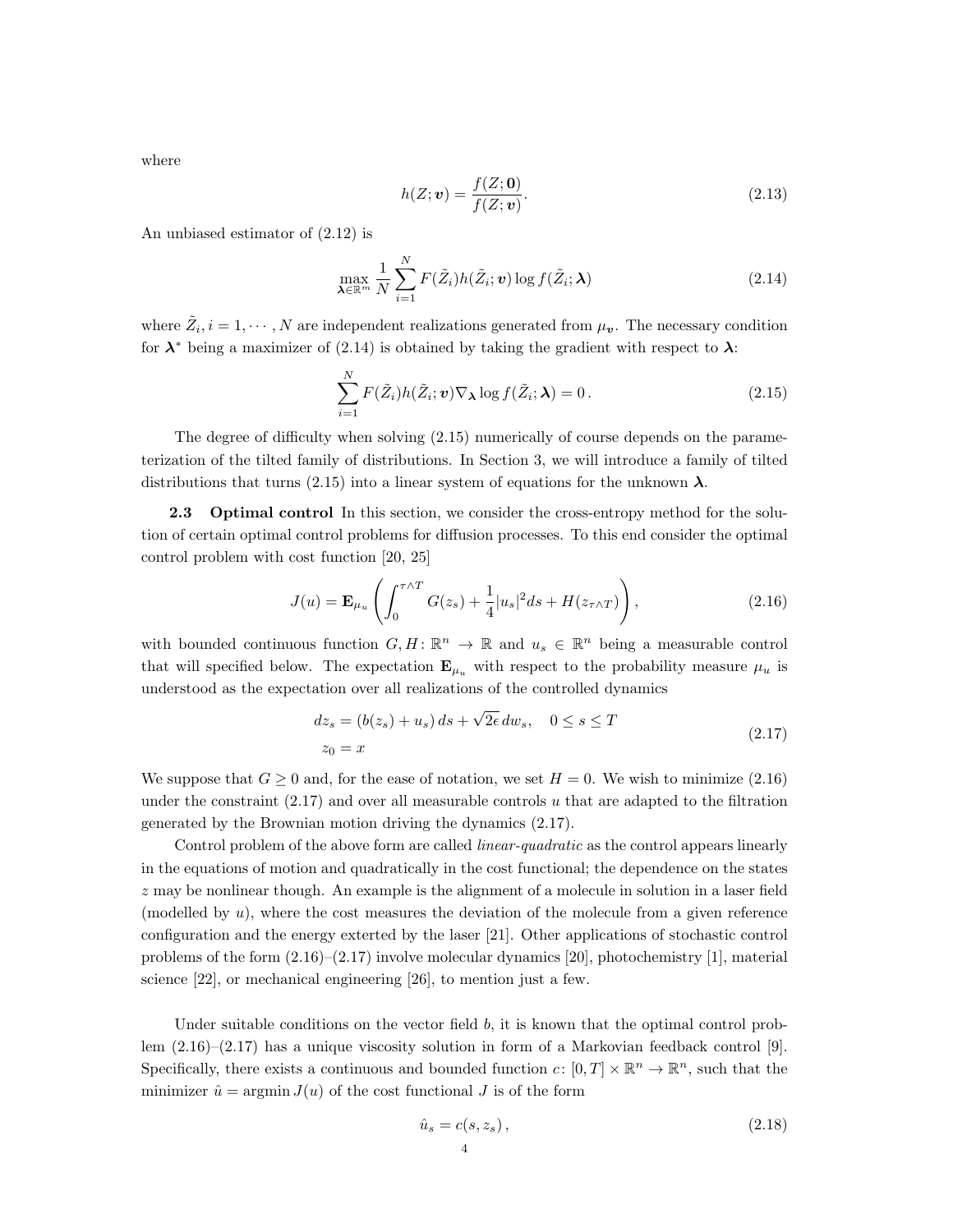with  $c(t, x) = -2\nabla v(t, x)$  and v being the value function or *optimal cost-to-go*:

$$
v(t,x) = \min_{u} \mathbf{E}_{\mu_u} \left( \int_0^{\tau \wedge T} G(z_s) + \frac{1}{4} |u_s|^2 ds + H(z_{\tau \wedge T}) \middle| z_t = x \right). \tag{2.19}
$$

Now call  $\mu, \hat{\mu}$  the probability measures on the path space  $C([0, T], \mathbb{R}^n)$  corresponding to  $(2.17)$  with  $u = 0$  and  $\hat{u}$ . Then, using the Legendre-type dual relation, we have [3, 10]

$$
J(\hat{u}) = -\epsilon \log \mathbf{E}_{\mu} \left( \exp \left( -\frac{1}{\epsilon} \int_0^{\tau \wedge T} G(z_s) \, ds \right) \right), \tag{2.20}
$$

where, by Jensen's inequality (see [9, Sec. VI.2]), we know that  $\hat{\mu}$ -a.s.

$$
\exp\left(-\frac{1}{\epsilon} \int_0^{\tau \wedge T} G(z_s) \, ds\right) \frac{d\mu}{d\hat{\mu}} = \mathbf{E}_{\mu} \left( \exp\left(-\frac{1}{\epsilon} \int_0^{\tau \wedge T} G(z_s) \, ds\right) \right) \tag{2.21}
$$

From the above we conclude that (see [9, Sec. VI.3] for details)

$$
J(u) = \mathbf{E}_{\hat{\mu}} \left( \int_0^{\tau \wedge T} \left( G(z_s) + \frac{1}{4} |u_s|^2 \right) ds \right) \frac{d\mu_u}{d\hat{\mu}}
$$
  
=  $J(\hat{u}) + \mathbf{E}_{\hat{\mu}} \left( \left( \epsilon \log \frac{d\mu}{d\hat{\mu}} + \frac{1}{4} \int_0^{\tau \wedge T} |u_s|^2 ds \right) \frac{d\mu_u}{d\hat{\mu}} \right)$  (2.22)

After some rearrangement and simplification, we obtain the following simple relationship:

$$
J(u) = J(\hat{u}) + \epsilon D(\mu_u, \hat{\mu}).
$$
\n(2.23)

where  $D(\cdot, \cdot)$  is the Kullback-Leibler divergence as defined in (2.8).

**Cross-entropy method II.** Computing the optimal control  $\hat{u}$  can be tedious, or is infeasible if the dynamics are high dimensional. As a remedy we suggest again to find the best approximation of  $\hat{\mu} = \hat{g}(\cdot)\nu_{\epsilon}$  among a suitably defined family  $\mu_{\lambda}, \lambda \in \mathcal{F}$  of tilted probability measures that are absolutely continuous with respect to  $\nu_{\epsilon}$ . Sticking to the notation from Section 2, it readily follows that the minimizer of (2.23) has the density

$$
\hat{g}(Z) \propto \exp\left(-\frac{1}{\epsilon} \int_0^{\tau \wedge T} G(z_s) \, ds\right) f(Z; 0) \tag{2.24}
$$

with respect to  $\nu_{\epsilon}$ , which is should be compared to the corresponding expression (2.7) for the optimal importance sampling distribution. By Girsanov's theorem there is a one-to-one correspondence between the control force  $u = u(\lambda)$  and a certain family of *exponentially tilted* probability measures  $\mu_{\lambda}$ . Instead of minimizing (2.16) subject to the dynamics (2.17), we solve the constrained optimization problem

$$
\min_{\mathbf{\lambda} \in \mathbb{R}^m} J(u(\mathbf{\lambda})).
$$
\n(2.25)

subject to the dynamics  $(2.17)$ . From  $(2.23)$ , we know that solving  $(2.25)$  is equivalent to minimizing the Kullback-Leibler divergence D between  $\mu_u$  and  $\hat{\mu}$ , which, however, is still not easy. On the other hand, inspired by the discussions in Section 2, we can apply cross-entropy method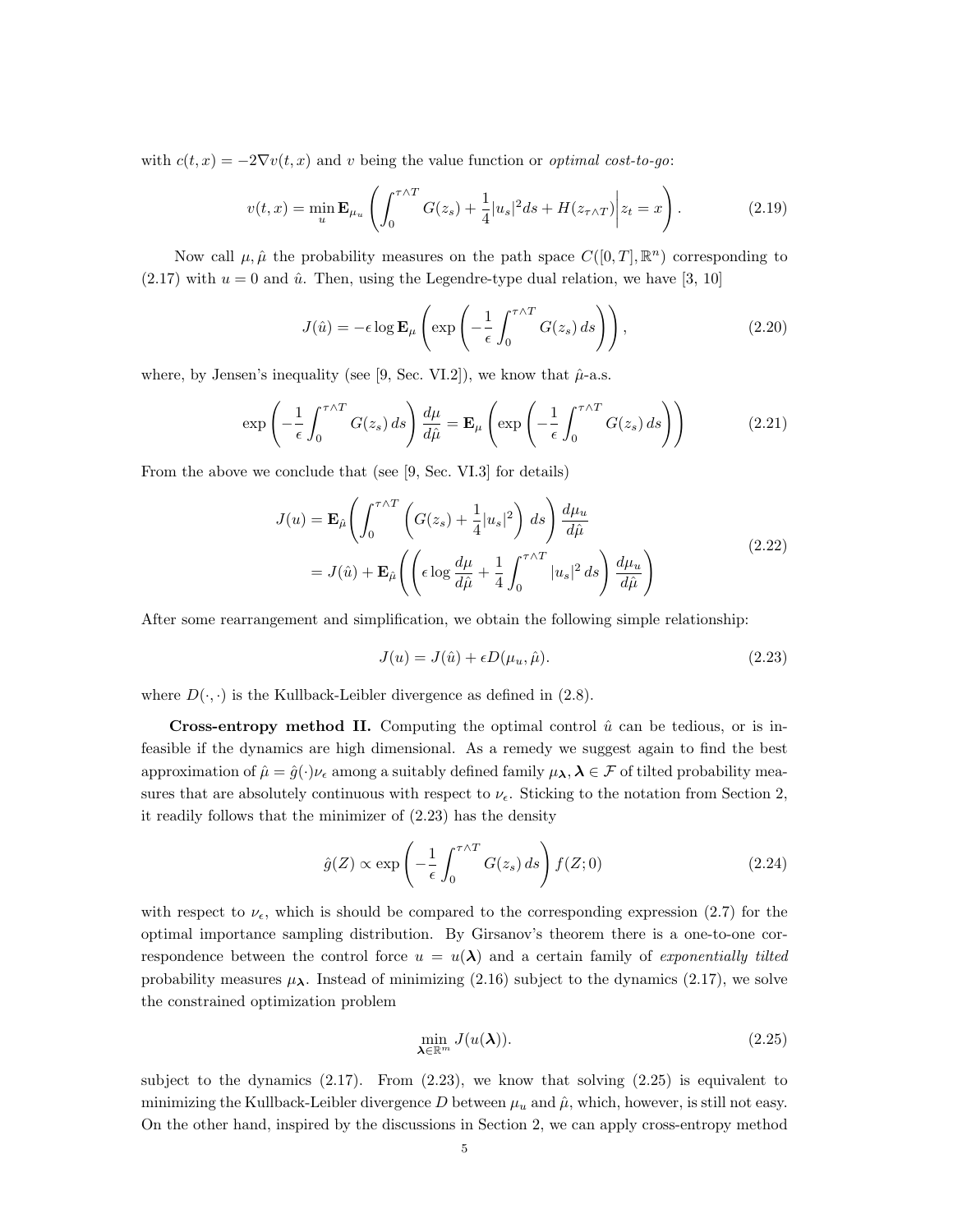to minimize the relaxed entropy functional  $D(\hat{\mu}, \mu_u)$  rather than  $D(\mu_u, \hat{\mu})$ . As a consequence, the problem is reduced to the case in Section 2.

Note that the relaxed problem solved by the cross-entropy method is different from (2.25), as the Kullback-Leibler divergence is not symmetric. Yet both (2.25) and its relaxed version agree at the minimum, therefore the hope is that the latter yields a reasonable approximation of the optimal control problem—given that the family of tilted distributions is cleverly chosen.

**3** Cross-entropy algorithm In this section, we will specify the family  $\{\mu_{\lambda}\}_{{\lambda}\in\mathcal{F}}$  of tilted probability measures that we are going to use for the procedure introduced above and formulate the cross-entropy algorithm. As a first step, let  $\mu$  denote the probability measure on  $C([0, T], \mathbb{R}^n)$ that is induced by the dynamics (2.1) and let  $\nu_{\epsilon}$  be scaled Wiener measure associated with

$$
dx_s = \sqrt{2\epsilon} \, dw_s, \quad 0 \le s \le T
$$
  

$$
x_0 = x.
$$
 (3.1)

By Girsanov's theorem [15], we have

$$
d\mu = \exp\left(-\frac{1}{\epsilon}S(Z)\right)d\nu_{\epsilon},\qquad(3.2)
$$

with the action

$$
S(Z) = -\sqrt{\frac{\epsilon}{2}} \int_0^{\tau \wedge T} b(z_s) \cdot dw_s - \frac{1}{4} \int_0^{\tau \wedge T} |b(z_s)|^2 ds
$$
  
= 
$$
-\frac{1}{2} \int_0^{\tau \wedge T} b(z_s) \cdot dz_s + \frac{1}{4} \int_0^{\tau \wedge T} |b(z_s)|^2 ds
$$
 (3.3)

where the stochastic integral is interpreted in the sense of Itô  $[15]$ . A remark is in order.

REMARK 1. We could rewrite  $(3.2)$ – $(3.3)$  as a Stratonovich integral using the relationship

$$
\int_0^{\tau \wedge T} b(z_s) \cdot dz_s = \int_0^{\tau \wedge T} b(z_s) \circ dz_s - \epsilon \int_0^{\tau \wedge T} \text{div } b(z_s) \, ds \,, \tag{3.4}
$$

by which we obtain

$$
d\mu = \exp\left(\frac{1}{2\epsilon} \int_0^{\tau \wedge T} b(z_s) \circ dz_s - \frac{1}{4\epsilon} \int_0^{\tau \wedge T} (|b(z_s)|^2 + 2\epsilon \operatorname{div} b(z_s)) ds\right) d\nu_{\epsilon}
$$
(3.5)

The associated action functional

$$
S(Z) = -\frac{1}{2} \int_0^{\tau \wedge T} b(z_s) \cdot dz_s + \frac{1}{4} \int_0^{\tau \wedge T} |b(z_s)|^2 ds + \frac{\epsilon}{2} \int_0^{\tau \wedge T} \text{div } b(z_s) ds \tag{3.6}
$$

is closely related to what is known as the Onsager-Machlup functional in the physical literature. See  $[7]$  for details. We will stick to Itô interpretation of  $(3.3)$  in the following.

3.1 Choosing a family of path space measures We will confine our attention to a special class of tilted probability distributions that is suggested by the the optimal control problem from in Section 2.3. To this end, let  $\{\phi_i\}_{1\leq i\leq m}$  denote a set of continuously differentiable basis functions  $\phi_i: [0, T] \times \mathbb{R}^n \to \mathbb{R}$ . The cross-entropy method will be based on realizations of

$$
dz_s = (b(z_s) + c(s, z_s; \lambda)) ds + \sqrt{2\epsilon} dw_s, \quad 0 \le s \le T
$$
  

$$
z_0 = x,
$$
 (3.7)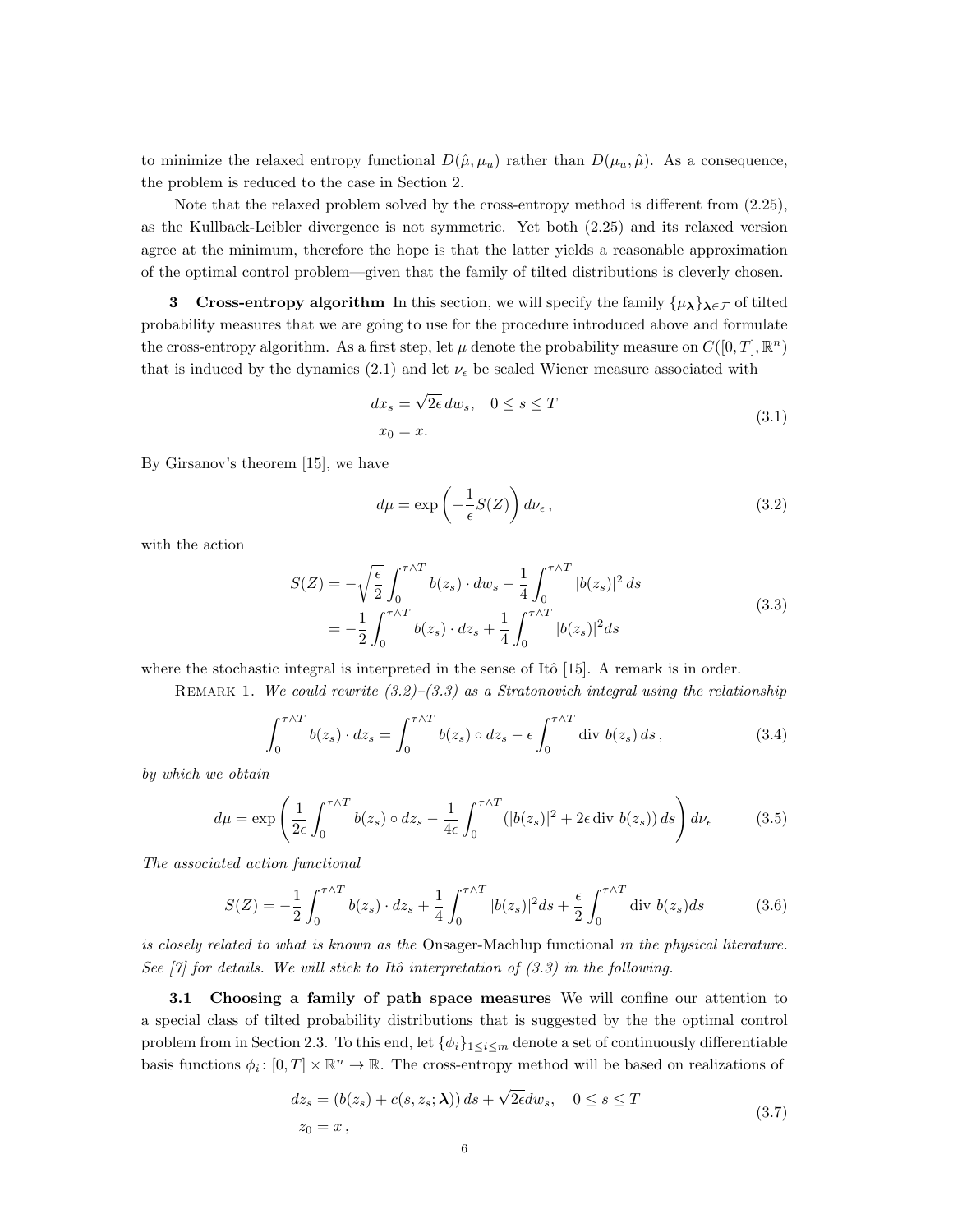with

$$
c(s, x; \lambda) = 2 \sum_{i=1}^{m} \lambda_i \nabla \phi_i(s, x).
$$
 (3.8)

(The scaling factor 2 is merely conventional.) It follows from Girsanov's theorem that the associated path probability measure  $\mu_{\lambda}$  has a density  $f(\cdot;\lambda)$  with respect to the scaled Wiener measure  $\nu_{\epsilon}$ . It is given by the usual exponential expression

$$
f = \exp\left(\frac{1}{2\epsilon} \int_0^{\tau \wedge T} (b(z_s) + c(s, z_s; \lambda)) \cdot dz_s - \frac{1}{4\epsilon} \int_0^{\tau \wedge T} |b(z_s) + c(s, z_s; \lambda)|^2 \, ds\right). \tag{3.9}
$$

As a consequence, we can generate independent samples from  $\mu_{\lambda}$  by repeatedly simulating the controlled dynamics (3.7). Since the tilting parameter  $\lambda = (\lambda_1, \ldots, \lambda_m)$  enters linearly, the associated cross-entropy maximization problem (2.14) is strictly convex and thus has a unique solution. Note that, indeed,  $\mu_0 = \mu$  is the probability measure corresponding (2.1).

### 3.2 Iterative cross-entropy optimization of control policies Defining

$$
f(Z; \lambda) = \exp\left(-\frac{1}{\epsilon}S(Z; \lambda)\right),\tag{3.10}
$$

with the action

$$
S = -\frac{1}{2} \int_0^{\tau \wedge T} (b(z_s) + c(s, z_s; \lambda)) \cdot dz_s + \frac{1}{4} \int_0^{\tau \wedge T} |b(z_s) + c(s, z_s; \lambda)|^2 ds \tag{3.11}
$$

and noting that

$$
\nabla_{\lambda} \log f(Z; \lambda) = -\frac{1}{\epsilon} \nabla_{\lambda} S(Z; \lambda), \qquad (3.12)
$$

the necessary optimality condition  $(2.15)$  can be recast as a linear system of equations:

$$
A\lambda = r,\tag{3.13}
$$

where  $A = (A_{ij})_{1 \le i,j \le m}$  and  $\boldsymbol{r} = (r_i)_{1 \le i \le m}$  with

$$
A_{ij} = 2 \sum_{k=1}^{N} F(Z_k) h(Z_k; \mathbf{v}) \int_0^{\tau \wedge T} \nabla \phi_i(s, z_s^k) \nabla \phi_j(s, z_s^k) ds,
$$
  
\n
$$
r_i = \sum_{k=1}^{N} F(Z_k) h(Z_k; \mathbf{v}) \left( \int_0^{\tau \wedge T} \nabla \phi_i(s, z_s^k) \cdot dz_s^k - \int_0^{\tau \wedge T} \nabla \phi_i(s, z_s^k) \cdot b(z_s^k) ds \right).
$$
\n(3.14)

Here  $v \in \mathbb{R}^m$  is an arbitrary vector, and  $Z_k = (z_s^k)_{0 \le s \le T}$  denotes the sample paths of (3.7) with control  $u_s = c(s, z_s^k; v)$ . Note that the realizations are generated from  $\mu_v$  and therefore do not depend on  $\lambda$ . Further notice that the matrix A is positive definite if the basis functions  $\phi_i$  are linearly independent, which implies that (3.14) has a unique solution.

It thus seems that the solution of the discrete maximization problem (2.14) can be obtained by just solving the linear equation (3.14). However, in real applications the expectation value  $\ell$ of  $F(Z)$  in (2.4) is very small so that it is difficult to estimate the coefficients (3.14) accurately enough, which renders the solution of (2.14) inaccurate. In many applications, the reason for this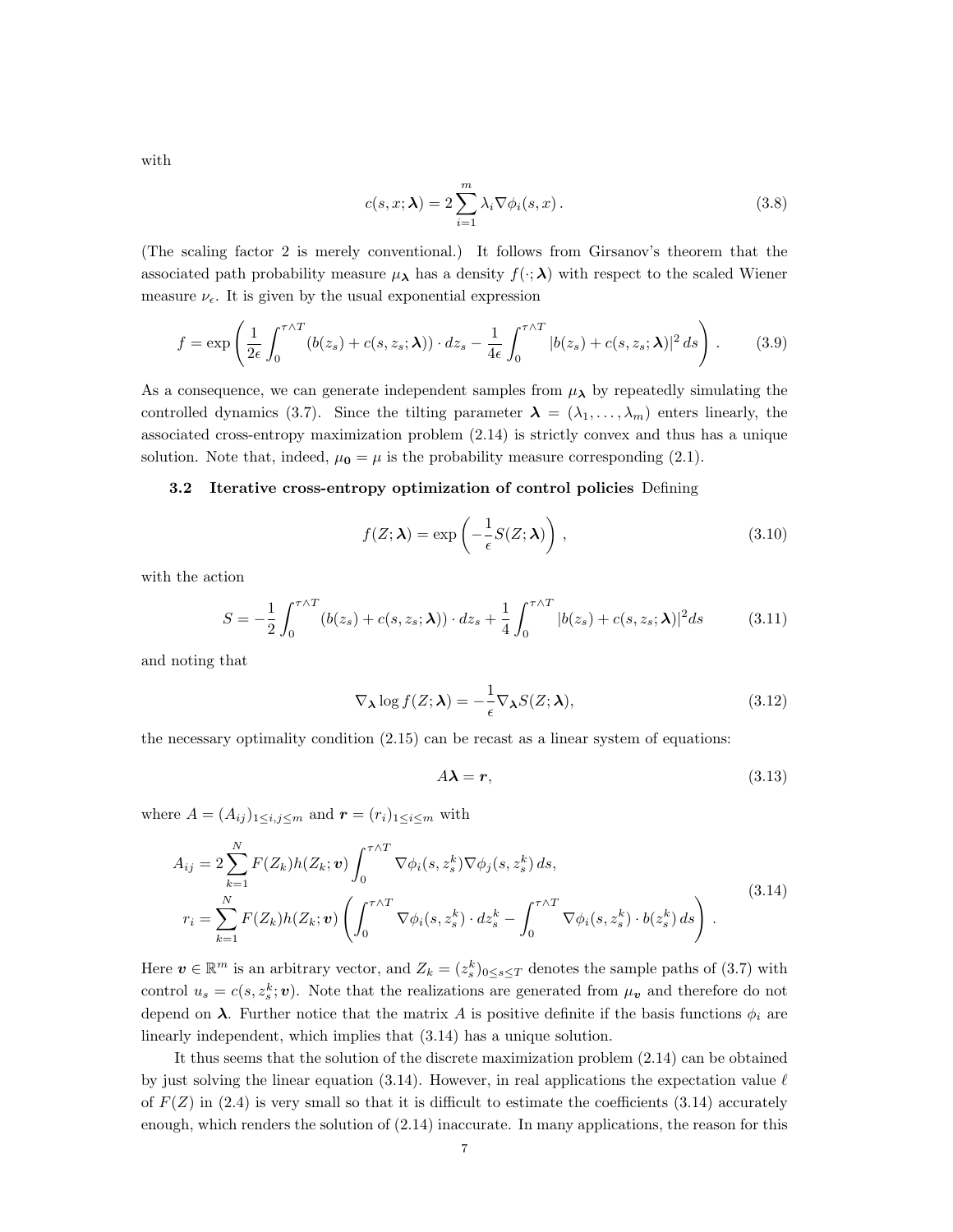is metastability of the dynamics when  $\epsilon \ll 1$ . In this case, the trajectories are long and  $\ell$  is small, which means computing  $(3.14)$  is both time-consuming and inaccurate. Inspired by the original cross-entropy method [4], we may overcome this problem by starting from a higher temperature (here:  $\epsilon$ ) and compute (3.14) while decreasing the temperature. The proposed iterative method to solve (2.14) is illustrated in Algorithm 1.

### Algorithm 1 Cross-entropy algorithm

1: Define  $\epsilon_0 > \epsilon_1 > \ldots > \epsilon_k = \epsilon$ , set  $\boldsymbol{v}^{(0)} = 0$ . 2: for  $j=0$  to k do 3: generate  $N_j$  trajectories  $z_i$ ,  $i = 1, 2, \dots, N$  from dynamics (3.7), with  $\boldsymbol{\lambda} = \boldsymbol{v}^{(j)}$ ,  $\epsilon = \epsilon_j$ . 4: compute the coefficients of  $A^{(j)}$ ,  $r^{(j)}$  from (3.14) with  $v = v^{(j)}$ , and solve the linear equations  $A^{(j)}\mathbf{v}^{(j+1)} = \mathbf{r}^{(j)}$ .

5: end for

We conclude this subsection with a few remarks on possible extensions of the method.

REMARK 2. It is straightforward to relax the restriction of the fixed initial condition and consider distributed initial conditions instead, i.e.  $z_0 = x \in \mathbb{R}^n$  following some probability distribution  $\pi$  on  $\mathbb{R}^n$ . All considerations and the cross-entropy method remain valid without alterations, if the sum over the N realizations of the dynamics is replaced by the sum over all realization and the sum over sufficiently many independent initial conditions  $x \sim \pi$ .

REMARK 3. We briefly mention two possible generalization of the above algorithm. The first generalization concerns dynamics with multiplicative noise:

$$
dz_s = b(z_s)ds + \sqrt{2\epsilon}\sigma(z_s) dw_s, \qquad (3.15)
$$

where the  $n \times n$  matrices  $a(\cdot) = \sigma(\cdot) \sigma(\cdot)^T$  are positive definite with bounded inverses. Defining the weighted scalar product  $\langle u, v \rangle = u^T (a(z))^{-1}v$ , then all considerations remain valid, with the dot product  $u \cdot v$  being replaced by  $\langle u, v \rangle$ . In particular, (3.3) must be replaced by

$$
S(Z) = -\frac{1}{2} \int_0^{\tau \wedge T} \langle b(z_s), dz_s \rangle + \frac{1}{4} \int_0^{\tau \wedge T} ||b(z_s)||^2 ds,
$$
 (3.16)

where  $||v|| = \sqrt{\langle v, v \rangle}$  is the norm induced by the scalar product  $\langle \cdot, \cdot \rangle$ . Another important class of systems are Langevin-type diffusions with degenerate noise:

$$
dx_s = y_s ds
$$
  
\n
$$
dy_s = -(\nabla V(x_s) + y_s) ds + \sqrt{2\epsilon} dw_s,
$$
\n(3.17)

Here  $(x_s, y_s) \in \mathbb{R}^{2n}$  are the state variables and  $V : \mathbb{R}^n \to \mathbb{R}$  is a smooth potential energy that is bounded below and sufficiently growing at infinity; more general variants of  $(3.17)$  can be considered too, but we refrain from discussing the most general scenario here. Langevin diffusions have the property that, even though the noise is degenerate and hence the tilting of the distribution can be only in the direction of some variables, one has control over the full path space distribution.<sup>†</sup>

<sup>&</sup>lt;sup>†</sup>The reason for this lies in the fact that the Langevin equation satisfies a condition known as *complete* controllability, which ensures that noise drives all degrees of freedom in the system [13].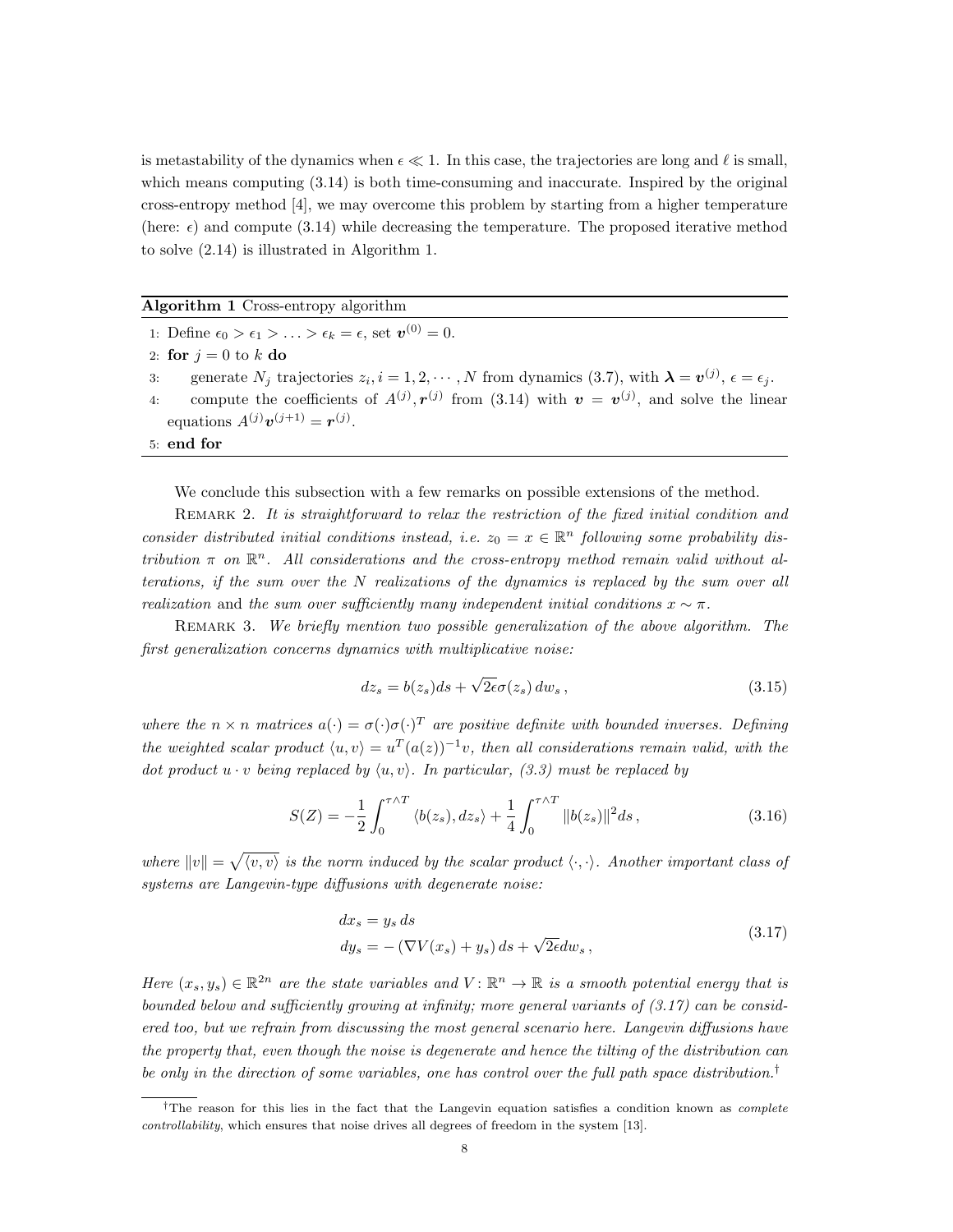REMARK 4. If the terminal time  $T$  is large, it is possible to suppress the time dependence of the basis functions and consider only functions  $\phi_i = \phi_i(x)$ . In this case the optimal tilting is not explicitly time-dependent as is the case in optimal stopping problems (see, e.g., [16]).

4 Numerical examples In this section, we will study the cross-entropy method with some concrete dynamics and illustrate some numerical results.

4.1 Optimal transition of a one-dimensional bistable system We begin by studying the following optimal control problem: minimize

$$
J(u) = \mathbf{E}_{\mu_u} \left( \tau + \frac{1}{4} \int_0^{\tau} u_s^2 ds \right), \qquad (4.1)
$$

under the tilted dynamics

$$
dz_s = (u_s - V'(z_s)) ds + \sqrt{2\epsilon} dw_s.
$$
 (4.2)

with  $w_s$  standard one-dimensional Brownian motion and the bistable potential

$$
V(x) = \frac{1}{2}(x^2 - 1)^2.
$$
\n(4.3)

The double well potential V has two minima at  $x_0 = -1$  and  $x_2 = 1$  and a local maximum at  $x_1 = 0$ , and we define

$$
\tau = \inf\{s > 0 \colon |z_s - x_2| \le 1\} \tag{4.4}
$$

to be the first hitting time of the right well. The temperature (noise level) is set to  $\epsilon = 0.2$ . Throughout this section we choose a fixed initial condition  $z_0 = x_0$ .

The control task thus consists in minimizing the transition time from the left to the right well by tilting the potential energy landscape, while penalizing too strong tilting. The cost functional considered here is a variant of (2.16) for  $T \to \infty$  with running cost  $G = 1$  and terminal cost  $H = 0$ . In all numerical computations, however,  $T = \infty$  is replaced by a large but finite terminal time  $T < \infty$ , so that  $\tau \wedge T \approx \tau < \infty$ ; the latter is to make sure that Girsanov's theorem is applied to a finite stopping time.

Representation and optimization of control policies. As basis functions for representing the feedback controls we use three (unnormalized) Gaussians of the form

$$
\phi_i(x) = \exp\left(-\frac{(x - x_i)^2}{2r^2}\right), \quad i = 0, 1, 2,
$$
\n(4.5)

with  $r = 0.5$  (see Fig. 4.1). Note that the basis functions are independent of time, which is due to the fact that the time dependence of the optimal tilting is relatively weak in our case.

We generate trajectories using the Euler-Maruyama scheme with time step  $dt = 1.0 \times 10^{-3}$ . The number of realizations used in Algorithm 1 is set to  $N_j = 10^4$  for all temperature steps  $\epsilon_j = (2j+1)^{-1}, j = 0,1,2.$  The algorithm is initialized with  $\mathbf{v}^{(0)} = \mathbf{0}$ , from which  $\mathbf{v}^{(j+1)}$  is obtained in the j<sup>th</sup> step with  $j = 0, 1, 2$ . Note that applying a control force  $u_s^j = c(s, z_s; \boldsymbol{v}^{(j)})$  in the j-th iteration is equivalent to modifying the potential by

$$
V^{I,j}(x) = V(x) - 2\sum_{i \in I} v_i^{(j)} \phi_i(x)
$$
\n(4.6)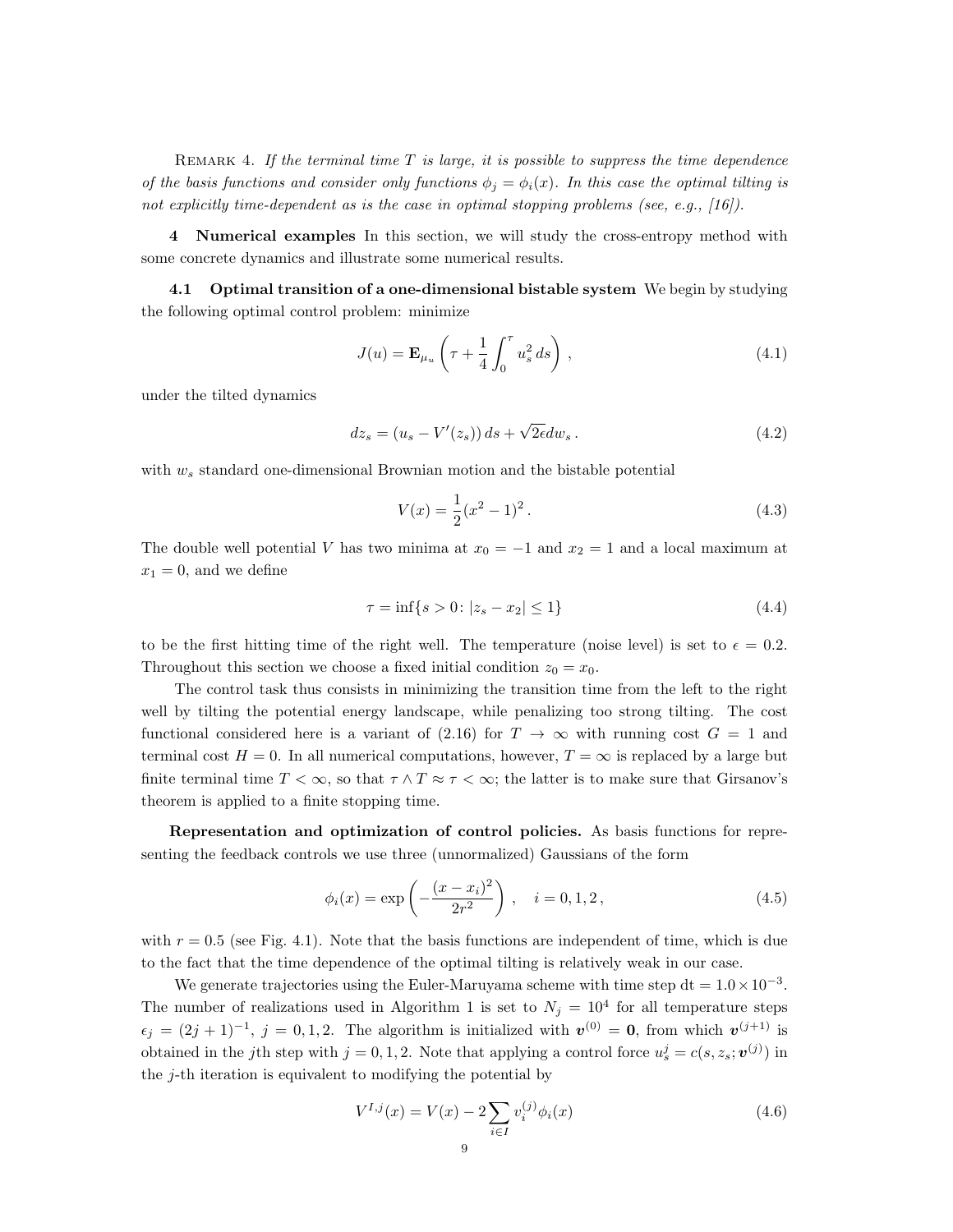

Fig. 4.1: One-dimensional basis functions  $\phi_0, \phi_1, \phi_2$ .



Fig. 4.2: Effective potentials for one-dimensional dynamics. The modified potentials  $V^{I,j}(x)$ ,  $j = 0, 1, 2, 3$ , obtained by performing Algorithm 1, with different sets of basis functions as explained in the text.

where  $I \subset \mathbb{N}$  is the index set of the basis functions. We denote the optimized potential by  $V^{I}(x) = V^{I,3}(x)$ . The numerical results for index sets  $I \subset \{0,1,2\}$  are presented in Figure 4.2 and Figure 4.3. Figure 4.2 shows the modified potentials using four different index sets

$$
I \in \{ \{0\}, \{1\}, \{0, 1\}, \{0, 2\} \} . \tag{4.7}
$$

It can be seen that the solution is relatively sensitive to basis functions that either do not capture the relevant region of state space (here: the transition region around the maximum at  $x_1 = 0$ ) or that are supported in regions that are not sampled (here: rightmost energy well).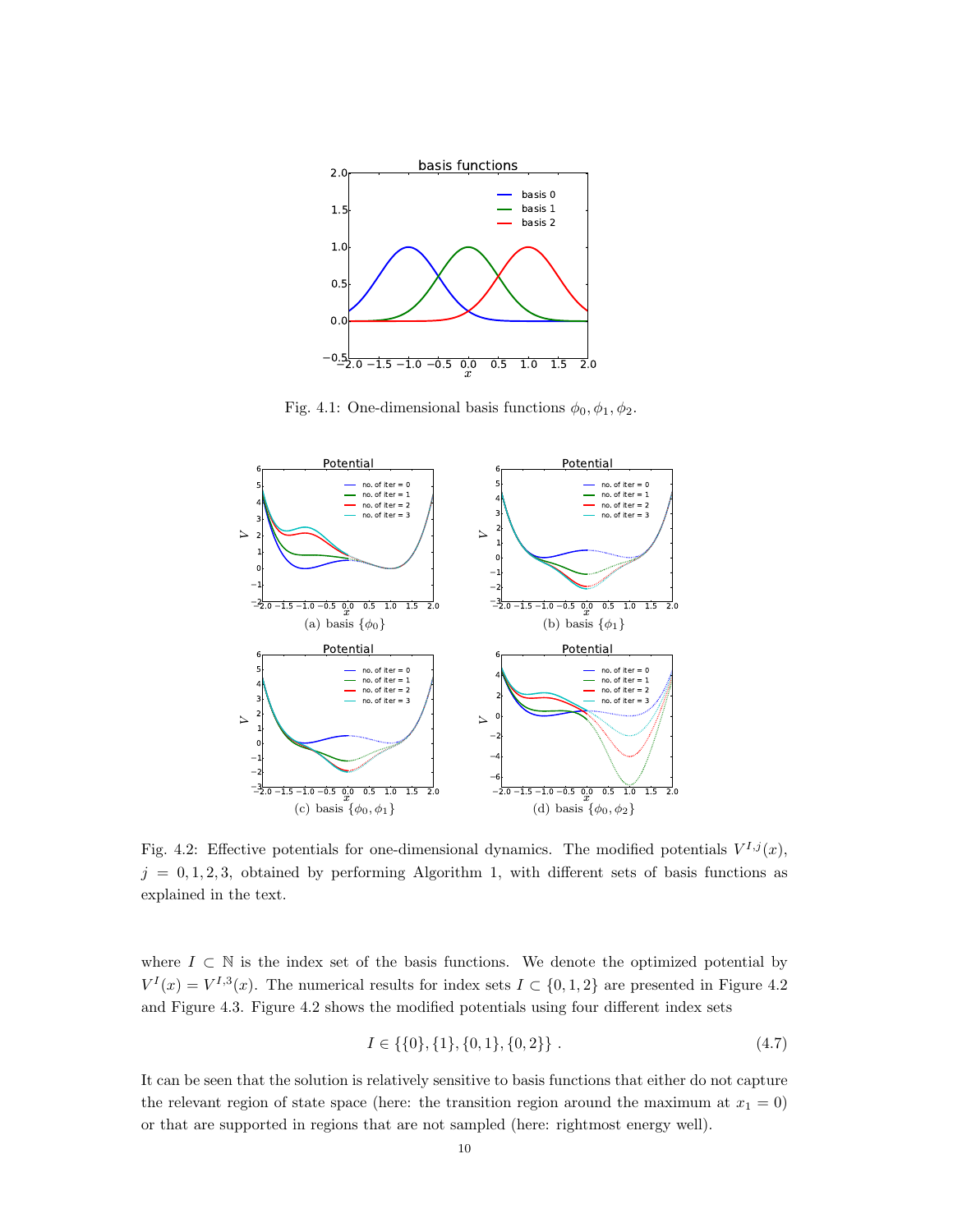Comparison with reference solution. To analyze the accuracy of the cross-entropyalgorithm in more detail, we computed the solution of the optimal control problem (4.1) by solving a Feymann-Kac type elliptic boundary value problem using a highly accurate finite element discretization (see [20] for details); this is our reference solution. We then apply the crossentropy method with 17 Gaussian basis functions with centres  $a_k = -1.5 + 0.1k$ ,  $k = 0, 1, \dots, 16$ and variance  $r = 0.1$  and compute the modified potential via Algorithm 1. From Fig. 4.3, we see that cross-entropy solutions with 17 basis functions can approximate the reference solution quite well. We also observe that a similarly good approximation can be obtained with a *single* well-chosen basis function  $\phi_1$ . This indicates the possibility to solve high-dimensional problems with few basis functions.

With the optimized potentials, we then generate  $N = 10^6$  samples from the controlled dynamics and compute the value of the associated cost function (4.1). The results are presented in Table 4.1: We clearly observe that the best results are obtained when the basis functions capture the relevant transition region (here:  $\phi_1$ ), since with the index sets 2 and 3, the cost value 1.31 is closer to the exact solution 1.25 than elsewhere.



Fig. 4.3: Optimal control problem. Optimized potential  $V<sup>I</sup>(x)$  with a single basis function  $\phi_1$ compared to the cross-entropy optimized potential with 17 basis functions and the ("exact") reference solution. The potentials are vertically shifted for better presentation.

4.2 Exit time distribution of a one-dimensional bistable system We continue our study with the computation of the exit time distribution  $P(\tau \leq T)$  of the bistable dynamics from the last subsection; the dynamics and the parameters are the same as in Section 4.1. Our aim is to compute a discrete approximation of the exit time distribution using  $T \in \{2.0, 1.0, 0.5, 0.3, 0.2, 0.1\}$  using importance sampling with two sets of basis functions,  $\{\phi_0\}$ and  $\{\phi_1\}$  and compare it to standard Monte Carlo.

Acceleration index. In order to measure the speed-up gained by importance sampling (IS) compared to standard Monte Carlo (MC) we define the acceleration index

$$
\mathcal{I} = \frac{\text{Var}_{MC}}{\text{Var}_{IS}}\tag{4.8}
$$

as the ratio of MC and IS sample variances. According to the central limit theorem, the variances of the two methods will decrease as  $N^{-1}$  with the number N of trajectories, and hence the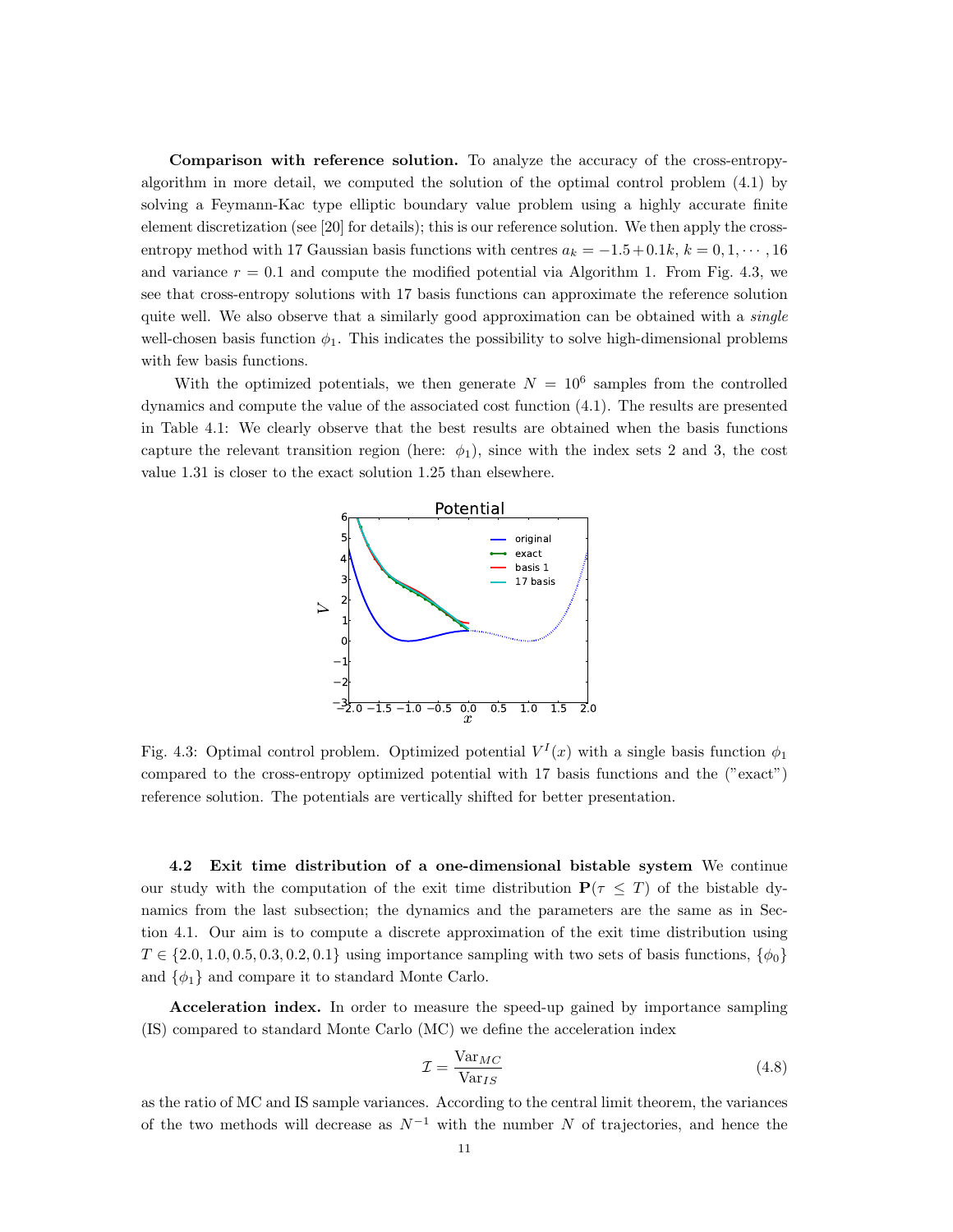| basis set                | coefficients         | cost      | mean of $\tau$ |
|--------------------------|----------------------|-----------|----------------|
| $\{\phi_0\}$             | $(-1.252, 0, 0)$     | 5.14      | 2.02           |
| $\{\phi_1\}$             | (0, 1.313, 0)        | 1.31      | 0.57           |
| $\{\phi_0,\phi_1\}$      | $(-0.078, 1.246, 0)$ | 1.31      | 0.57           |
| $\{\phi_0,\phi_2\}$      | $(-1.139, 0, 0.975)$ | 3.88      | 1.73           |
| 17 Gaussians / reference |                      | 1.27/1.25 | 0.52/0.52      |

Table 4.1: One-dimensional optimal control problem with different sets of basis functions. The cost is given by the expectation (4.1) that is computed from  $N = 10^6$  samples. The last column shows the mean of the stopping time  $\tau$  under the modified dynamics. The last row displays the results for 17 Gaussian basis functions and the reference solution.

| T       | coefficients     | $\mathbf{P}(\tau \leq T)$ | Var                   | Accel. $\mathcal{I}$ | Traj. Usage |
|---------|------------------|---------------------------|-----------------------|----------------------|-------------|
| 2.0     | $(-0.592, 0, 0)$ | $9.22 \times 10^{-2}$     | $1.8 \times 10^{-2}$  | 4.7                  | $61\%$      |
| 1.0     | $(-0.984, 0, 0)$ | $3.23 \times 10^{-2}$     | $2.2 \times 10^{-3}$  | 13.7                 | 48%         |
| 0.5     | $(-1.570, 0, 0)$ | $6.45 \times 10^{-3}$     | $1.3 \times 10^{-4}$  | 50.3                 | 39%         |
| 0.3     | $(-2.321, 0, 0)$ | $9.51 \times 10^{-4}$     | $4.8 \times 10^{-6}$  | 198.6                | $33\%$      |
| 0.2     | $(-3.219, 0, 0)$ | $9.53 \times 10^{-5}$     | $8.7 \times 10^{-8}$  | 1091.8               | 27\%        |
| $0.1\,$ | $(-5.830, 0, 0)$ | $1.22 \times 10^{-7}$     | $7.0 \times 10^{-13}$ | very large           | 16%         |

Table 4.2: Computation of  $P(\tau \leq T)$  by importance sampling, based on  $N = 10^6$  independent realizations a single basis function  $\phi_0$ . "Accel." I (acceleration) measures the computational speed-up of importance sampling relative to standard MC. "Traj. Usage" denotes the portion of trajectories satisfying  $\tau \leq T$  under the modified dynamics.

acceleration index  $\mathcal I$  has the following interpretation: If N is sufficiently large and IS reaches a certain error with  $N$  trajectories, MC requires about  $IN$  trajectories to achieve the same error. Thus,  $\mathcal I$  is the speed-up factor of IS relative to MC, provided that we can ignore the computational overhead associated with importance sampling (which is the case here).

Comparison with standard Monte-Carlo. Tables 4.2–4.4 and Figure 4.4. Tables 4.2 and 4.3 show the results of importance sampling with basis function  $\{\phi_0\}$  and  $\{\phi_1\}$ , respectively, Table 4.4 records the result of vanilla Monte Carlo. We observe that, for each value of T, the variances of the importance samplers are largely reduced compared to those of standard Monte Carlo. The difference increases when T decreases as is to be expected, for the event  $\{\tau \leq T\}$  is rarer the smaller T is. Note that for  $T = 0.1$  standard Monte Carlo cannot be used at all because not a single realization is generated that hits the set boundary, while importance sampling still gives a reasonable estimate; see Table 4.4.

In Figure 4.4, the optimized potentials resulting from IS are plotted for different values of T and different sets of basis functions. As expected the optimized potentials become increasingly different from the original potential the smaller the value of T, indicating that larger forces are needed when the event is rarer.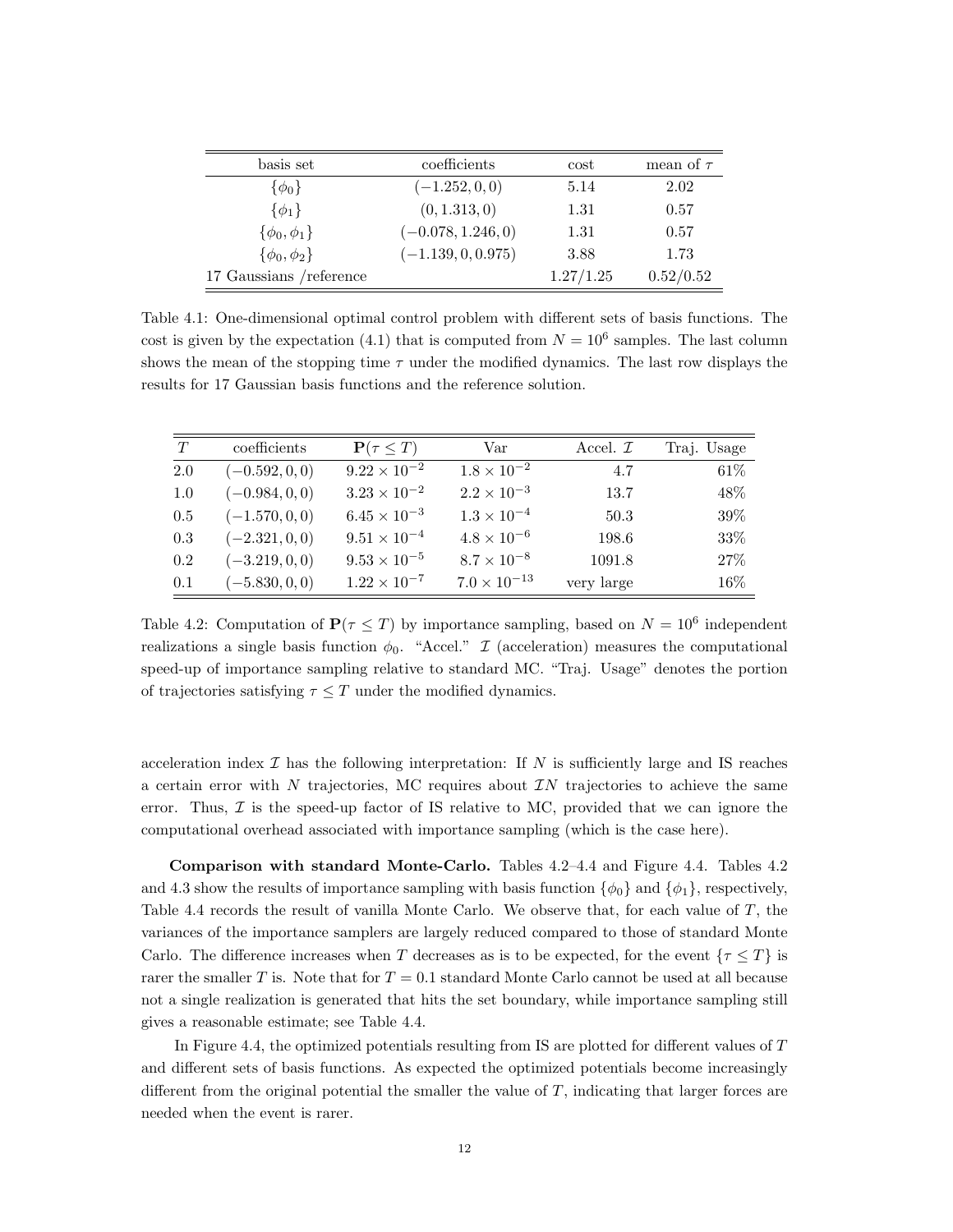| T   | coefficients  | $\mathbf{P}(\tau \leq T)$ | Var                   | Accel. $\mathcal{I}$ | Traj. Usage |
|-----|---------------|---------------------------|-----------------------|----------------------|-------------|
| 2.0 | (0, 0.680, 0) | $9.23 \times 10^{-2}$     | $9.2 \times 10^{-3}$  | 9.1                  | 85%         |
| 1.0 | (0, 1.059, 0) | $3.23 \times 10^{-2}$     | $1.0 \times 10^{-3}$  | 30.0                 | 81%         |
| 0.5 | (0, 1.636, 0) | $6.46 \times 10^{-3}$     | $7.4 \times 10^{-5}$  | 86.9                 | 68%         |
| 0.3 | (0, 2.360, 0) | $9.49 \times 10^{-4}$     | $3.0 \times 10^{-6}$  | 310.9                | $56\%$      |
| 0.2 | (0, 3.237, 0) | $9.56 \times 10^{-5}$     | $5.9 \times 10^{-8}$  | 1621.2               | 46%         |
| 0.1 | (0, 5.821, 0) | $1.21 \times 10^{-7}$     | $4.1 \times 10^{-13}$ | very large           | 26%         |

Table 4.3: Computation of  $P(\tau \leq T)$  for the one-dimensional dynamics, based on  $N = 10^6$ independent realizations a single basis function  $\{\phi_1\}$ ; see Tab. 4.2 for comparison.

| T   | $\mathbf{P}(\tau \leq T)$ | Var                  | Accel. | Traj. Usage |
|-----|---------------------------|----------------------|--------|-------------|
| 2.0 | $9.23 \times 10^{-2}$     | $8.4 \times 10^{-2}$ | 1.0    | $9.2\%$     |
| 1.0 | $3.22 \times 10^{-2}$     | $3.1 \times 10^{-2}$ | 1.0    | $3.2\%$     |
| 0.5 | $6.28 \times 10^{-3}$     | $6.2 \times 10^{-3}$ | 1.0    | $0.6\%$     |
| 0.3 | $1.00 \times 10^{-3}$     | $1.0 \times 10^{-3}$ | 1.0    | $0.1\%$     |
| 0.2 | $9.30 \times 10^{-5}$     | $9.3 \times 10^{-5}$ | 1.0    | $0.009\%$   |
| 0.1 | 0.00                      |                      | 1.0    | $0.0\%$     |

Table 4.4: Computation of  $P(\tau \leq T)$  for the one-dimensional dynamics by standard Monte-Carlo, based on  $N = 10^6$  independent realizations; compare Tabs. 4.2 and 4.3.

4.3 Conformational transition of solvated butane As a nontrivial test case, we now apply the cross-entropy algorithm to the conformational dynamics of solvated butane. Specifically, we compute the cumulative distribution function of the gauche-trans transition time.

The butane is simulated in a  $3.0 \times 3.0 \times 3.0 \text{ nm}^3$  box with periodic boundary conditions, using the GROMOS 45a3 force field [19] with a modified GROMACS 4.5 [17]. The simulation box contains 900 SPC/E [2] water molecules. The dynamics are governed by the underdamped Langevin equation

$$
dr_i = m_i^{-1}p_i dt,
$$
  
\n
$$
dp_i = [f_i(r) + u_i]dt - \gamma p_i dt + \sigma_i dw_t,
$$
\n(4.9)

where  $r = (r_1, \ldots, r_N) \in \mathbb{R}^{3N}$  and  $p = (p_1, \ldots, p_N) \in \mathbb{R}^{3N}$ , with  $r_i$  denoting the Cartesian coordinate of the *i*-th atom and with  $p_i \in \mathbb{R}^3$  being the conjugate momentum. Friction constant  $\gamma$  and noise coefficients  $\sigma_i$  are coupled by the fluctuation-dissipation relation  $\sigma_i^2 = 2\gamma m_i k_B \Theta$ where  $k_B$  is Boltzmann's constant,  $\Theta$  is the temperature and  $m_i$  is the mass of the *i*-th atom (here:  $\epsilon = k_B\Theta$ ). Here  $f_i(r)$  denotes the force resulting from the GROMOS 45a3 force field and  $u_i$  is the additional biasing force on the *i*-th atom. The force term reads

 $f_i(r) = -\nabla_{r_i} V_{\text{bonded}}(r) - \nabla_{r_i} V_{\text{non-bonded}}(r).$  (4.10)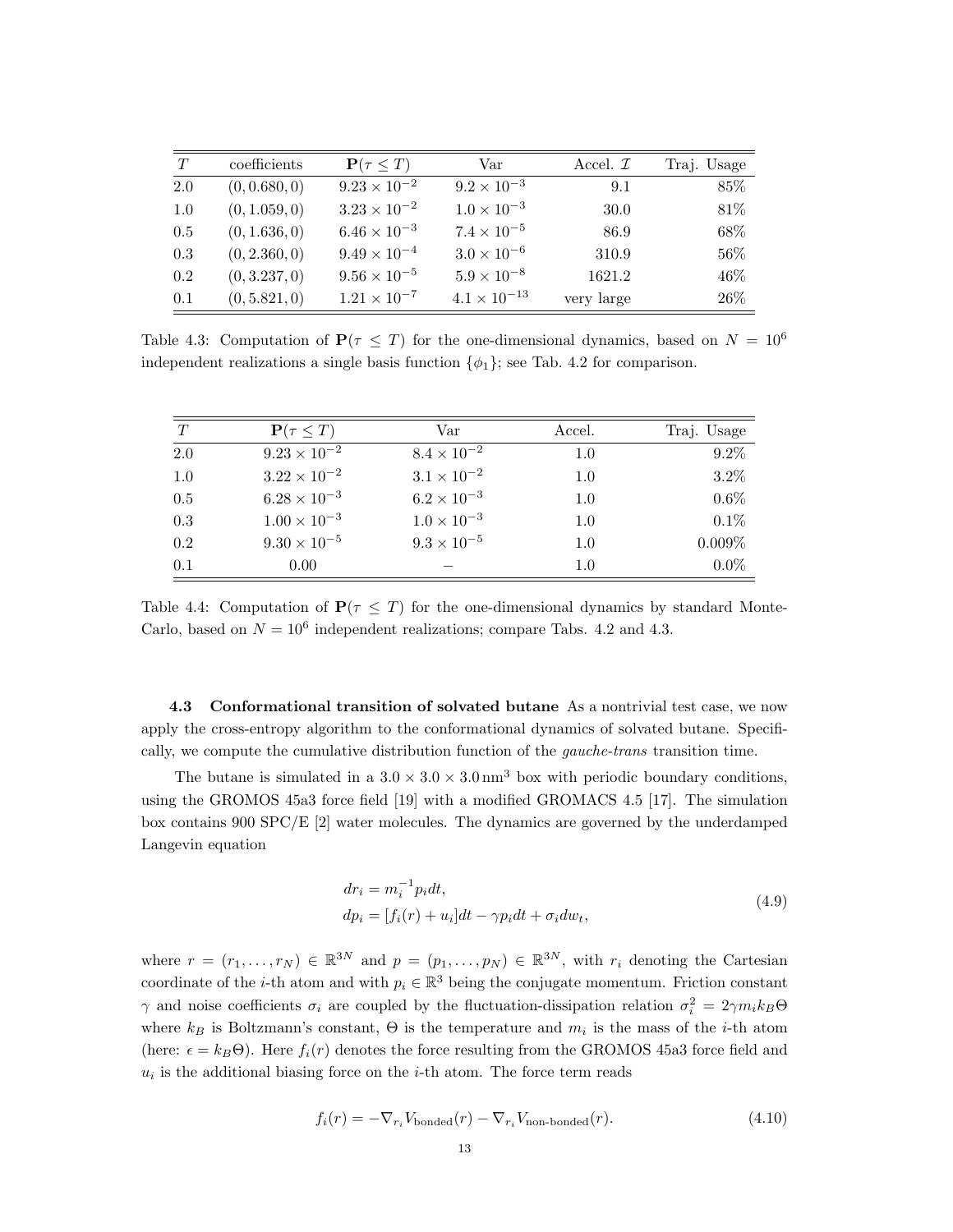

Fig. 4.4: The modified potentials for  $P(\tau \leq T)$  with different sets of basis functions. The potentials become increasingly different from the original one when T decreases. The rightmost panel shows the cumulative distribution function of  $\tau$  for  $T \in [0.1, 2.0]$ .



Fig. 4.5: The butane molecule.

It involves bonded and non-bonded interactions. The bonded interactions are

$$
V_{\text{bonded}}(r) = V_b(r) + V_\theta(r) + V_\phi(r)
$$
  
= 
$$
\sum_{k=1}^{N_b} \frac{1}{4} k_b (b_k^2(r) - b_{k,0}^2)^2 + \sum_{k=1}^{N_\theta} \frac{1}{2} k_\theta (\cos(\theta_k(r)) - \cos \theta_{k,0})^2
$$
  
+ 
$$
\sum_{k=1}^{N_\phi} k_\phi [1 + \cos(\delta_k) \cos(m_k \phi_k(r))]
$$
(4.11)

where the bond potential  $V_b(r)$  is the energy due to the covalent bonds in the system, with  $b_k(r)$  being the instantaneous length of the k-th bond,  $b_{k,0}$  the constant equilibrium length, and  $k_b$  the force constant,  $V_\theta(r)$  is the energy of the bond angle, with  $\theta_k(r)$ ,  $\theta_{k,0}$  and  $k_\theta$  denoting instantaneous angle, equilibrium angle and force constant; the third term is the energy of the torsional dihedral angle, with  $\phi_k(r)$ ,  $\delta_k$ ,  $m_k$  and  $k_{\phi}$  denoting the instantaneous dihedral angle, phase shift, multiplicity and the force constant. For a butane molecule as illustrated in Figure 4.5 covalent bonds are between the atoms 1–2, 2–3 and 3–4, bond angle interactions are between atom triples 1–2–3 and 2–3–4, and dihedral angle interactions involve the atom quadruple 1–2–3–4. The orders of magnitude of  $k_b$  (=  $7.15 \times 10^6$  kJ/(mol $\times$ nm<sup>4</sup>) for all bonds) and  $k_\theta$  (= 530 kJ/mol for all bond angles) are much larger than the dihedral angle constant  $k_{\phi}$  (= 5.92 kJ/mol).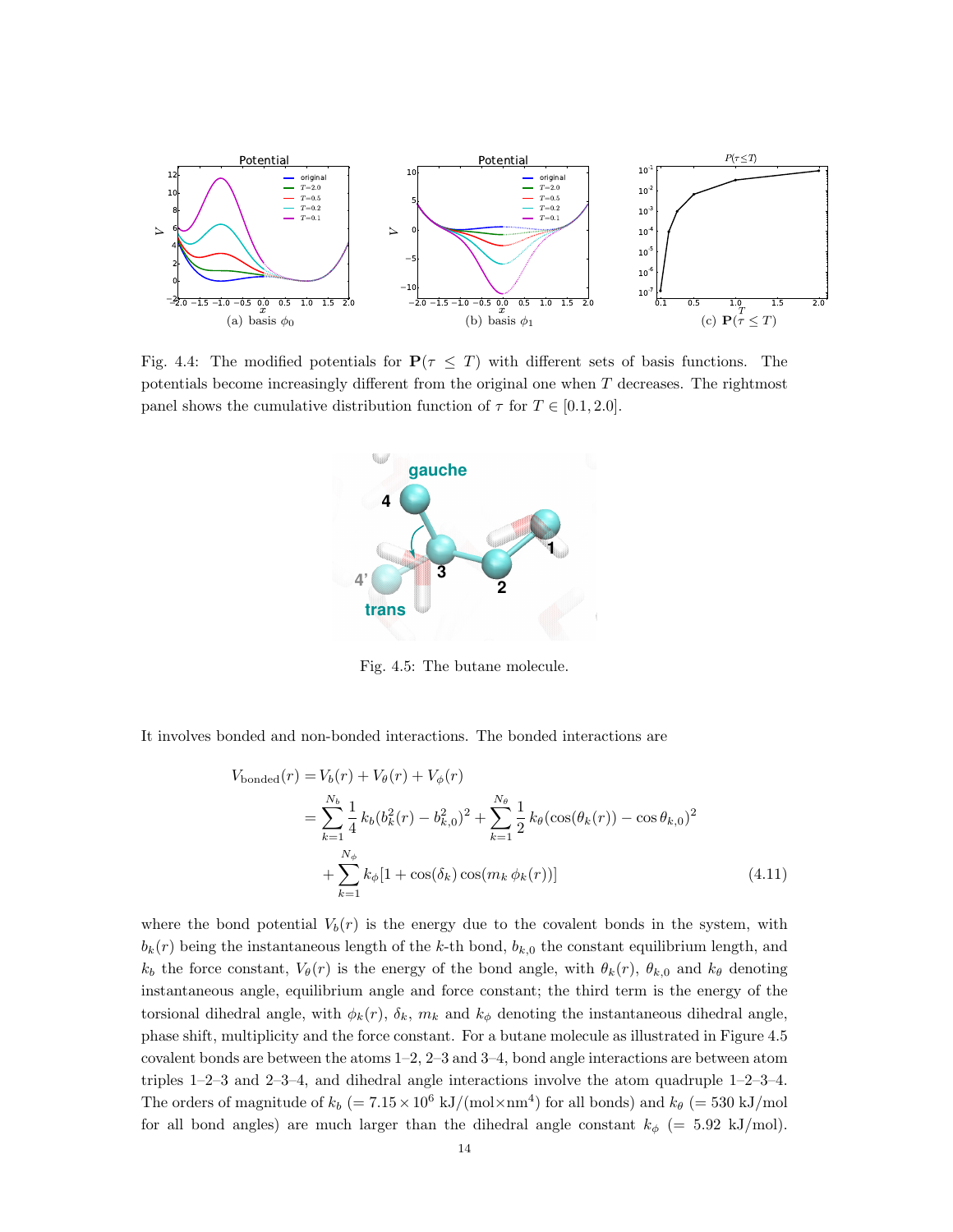Therefore the vibrations of the bonds and bond angles can be viewed as fast motions in the system. The butane dihedral angle potential has multiplicity  $m = 3$  and phase shift  $\delta = 0$ , which implies that the dihedral angle is essentially populated around three angles  $-60°$ ,  $60°$  and 180°. The first two are called *gauche conformations*, the other one is called *trans conformation*; transitions between these conformations are the slow motions in the system. We constrain the bonds and bond angles of the water molecules using the SETTLE algorithm [14]. The nonbonded interaction potential is given by

$$
V_{\text{non-bonded}}(r) = \sum_{i,j} \left[ \frac{C_{12,ij}}{r_{ij}^{12}} - \frac{C_{6,ij}}{r_{ij}^6} \right] + \sum_{i,j} \frac{1}{4\pi\varepsilon_0} \frac{q_i q_j}{r_{ij}},\tag{4.12}
$$

where  $r_{ij}$  is the relative distance between atom i and j. The first term of (4.12) is the van der Waals interaction and the second term is the Coulomb interaction, where  $q_i$  denotes the partial charge due to the atom i. During the simulation, the van der Waals potential is evaluated numerically by the cut-off method with cut-off radius 9 nm, while for the Coulomb energy the smooth particle mesh Ewald method (SPME) is used [8].

Importance sampling and parametrization of control policies. In order to compute  $P(\tau \leq T)$ , we first generate an ensemble of initial conditions and run an equilibrium simulation (i.e. with  $u = 0$  in (4.9)) at 300 K, with friction constant 1.0 ps<sup>-1</sup>. The dihedral angle  $\phi$  of the butane molecule is monitored for every interval of 10 ps. If  $\phi$  is in the range [40°, 80°] (corresponding to the *gauche* conformation), then the system state (including all water coordinates) is recorded, and used for the later study of gauche-trans transition. In our simulation, we only record the first 5000 of these system states as an equilibrium sample of the gauche conformation.

As a next step, we run stopped simulations of (4.9) at 300 K with feedback control ( $u \neq 0$ ) and friction constant 10 ps<sup>-1</sup>; the process is stopped at  $\tau \wedge T$  where  $\tau$  is the time of first exit from the gauche conformation. We define the exit from the gauche conformation as the entrance to the *trans* conformation, which happens when the dihedral angle  $\phi$  is equal or larger than 150°.

The candidate feedback control  $u_t = c(r_t; \lambda)$  with  $c = (c_1, \ldots, c_N)$  used in the simulation is assumed to depend only on the dihedral angle (that is a function of atomic coordinates):

$$
c_i(r; \lambda) = -\nabla_{r_i} V_{\text{ctrl}}(\phi(r)) = -\nabla_{r_i} \left[ \sum_{k=1}^{N_c} \lambda_k \cos(k\phi(r)) \right]. \tag{4.13}
$$

The assumption that the control depends only on the dihedral angle is justified by the following three observations: (1) the dihedral angle fully describes the conformational transition of the butane molecule, (2) it is the slowest degree of freedom in the system relative to bond lengths, bond angles and the motions of the water molecules, and (3) the explicit time dependence of the control force is negligible; the influence of the potentially slow overall rotations of the butane molecule that can couple to the internal conformational degrees of freedom on the optimal change of measure is ruled out by numerical tests as is described below. As a consequence the optimal control will be a function of the dihedral angle only—at least to a good approximation [25]. In this simulation, we choose the control potential  $V_{\text{ctrl}}(\phi(r))$  to be a sum of cosine functions, because the system is symmetric around  $\phi = 0^{\circ}$ ; the number of control functions is kept fixed at  $N_c = 8$  throughout the simulation. Numerical results confirm that the coefficient  $\lambda_8$  is already very small compared to the dominant coefficients, which means that the number of basis functions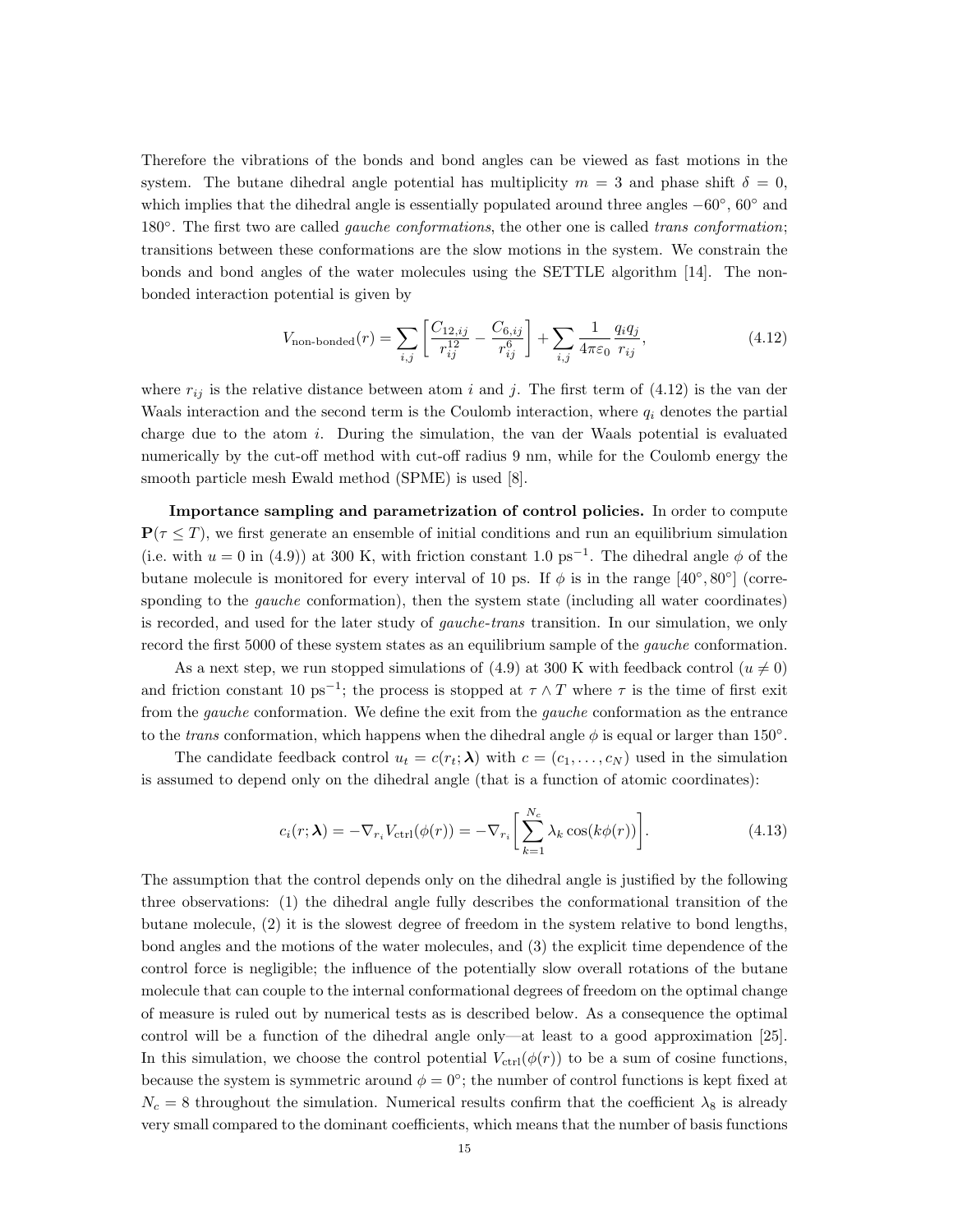

Fig. 4.6: The dihedral potential and the dihedral potential with added control potential.

is large enough to capture the essential structure of the control. In all simulations the Langevin equation (4.9) is discretized by the BAOAB scheme [11] with constant time step of  $5 \times 10^{-4}$  ps.

We apply the cross-entropy algorithm to butane with  $T = 1.0, 0.5, 0.2$  and 0.1 ps. From each of the 5,000 equilibrium system states from the gauche conformation, we have launched 4 independent realizations of length  $\tau \wedge T$  for  $T = 1.0, 0.5,$  and 0.2, which gives  $M_{IS} = 20,000$ independent trajectories; for the smallest value  $T = 0.1$  ps, we have simulated 12 independent trajectories from each initial condition, resulting in 60,000 trajectories in total.

In order to compute the optimal control force  $u^*$  efficiently we employ a further simplification and remove all the water molecules. This is done because the vacuum simulation is much cheaper than the simulation with water and the control forces calculated in vacuum are an accurate approximation of the controls for the solvated molecule; the latter was verified numerically by applying the cross-entropy method to solvated butane with the vacuum solution as initial guess; no further iteration of the control forces was needed in this case.

Simulation results. The results of the importance sampling (IS) computations are summarized in Figure 4.6, Table 4.5 and Table 4.6. In vacuum, we find probabilities  $P(\tau \leq T)$  $2.16 \times 10^{-2}$ ,  $8.66 \times 10^{-3}$ ,  $1.48 \times 10^{-3}$  and  $6.13 \times 10^{-5}$  for  $T = 1.0$ , 0.5, 0.2 and 0.1 ps, respectively. These values do not significantly differ from those of the solvated system as is shown in the second column of Tab. 4.5. For comparison, Table 4.6 shows the result reference estimates of  $P(\tau \leq T)$ , based on brute-force Monte-Carlo (MC) simulation with  $M_{MC} = 100,000$  independent realizations. The small absolute error of the IS scheme indicates that the assumption that the control can be expressed solely in terms of the dihedral angle is reasonable. Only for  $T = 0.1$  ps the reference MC estimate cannot be trusted, because only 9 of the 100,000 trajectories hit the *trans* conformation before time T; hence for  $T = 0.1$  ps, neither the estimate of  $P(\tau \leq T)$  nor of the error are reliable.

The fourth column of Table 4.5 shows the variance of the IS estimator that is drastically reduced as compared with the brute force MC simulation. As before we have computed the total acceleration index  $\mathcal{I}$ , as a result of both variance reduction and the speed up of the rare transition events (see the fifth column of Table 4.5). The column "trajectory usage" presents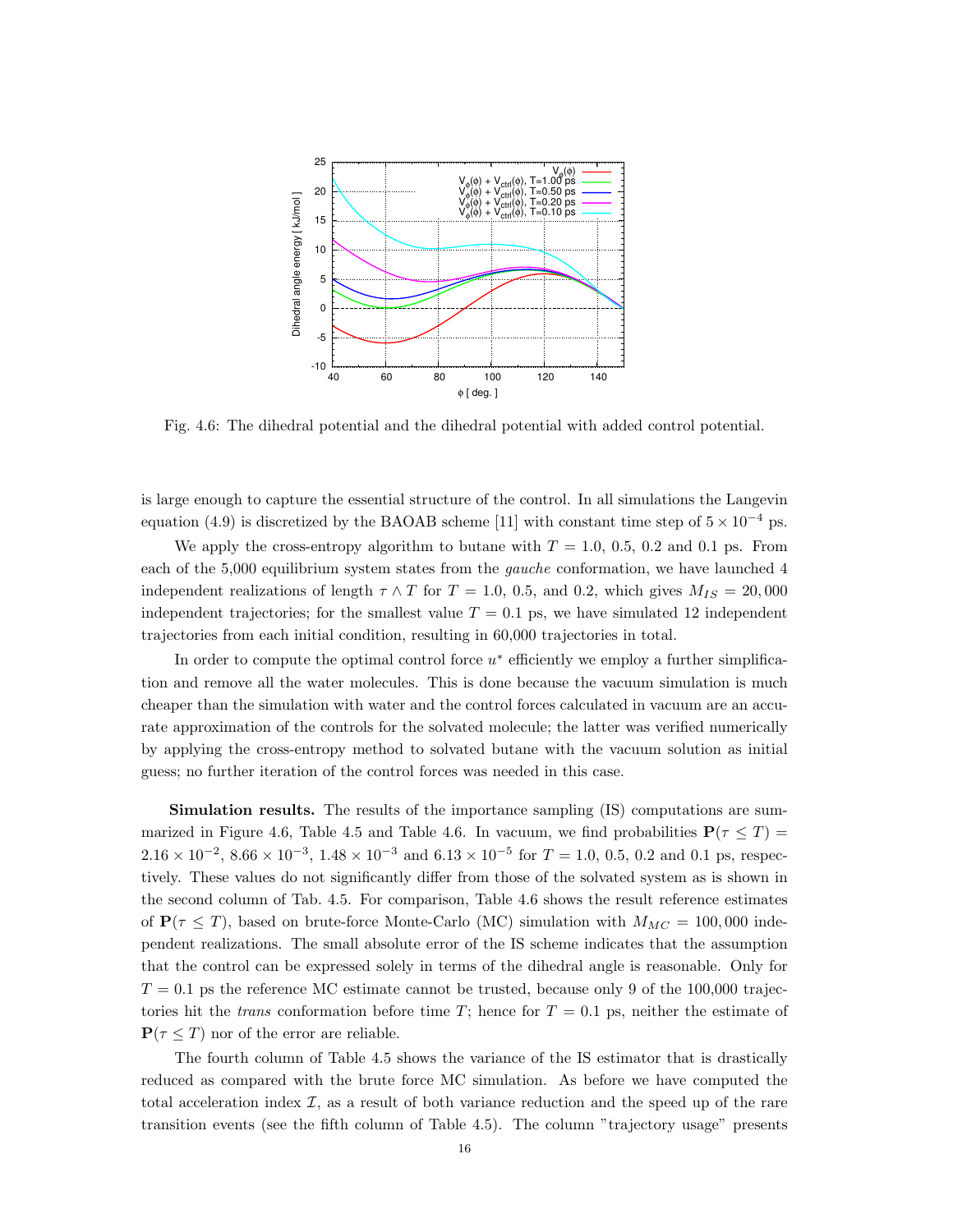| $T$ [ps] | $\mathbf{P}(\tau \leq T)$ | Error                 | Var                   | Accel. $\mathcal{I}$ | Traj. Usage |
|----------|---------------------------|-----------------------|-----------------------|----------------------|-------------|
| 0.1      | $4.30 \times 10^{-5}$     | $0.77 \times 10^{-5}$ | $3.53 \times 10^{-6}$ | 12.2                 | $0.4\%$     |
| 0.2      | $1.21 \times 10^{-3}$     | $0.11 \times 10^{-3}$ | $2.50 \times 10^{-4}$ | 4.8                  | 5.4%        |
| 0.5      | $6.85 \times 10^{-3}$     | $0.38 \times 10^{-3}$ | $2.88 \times 10^{-3}$ | 2.4                  | $8.3\%$     |
| 1.0      | $1.74 \times 10^{-2}$     | $0.08 \times 10^{-2}$ | $1.21 \times 10^{-2}$ | 14                   | 12.3%       |

Table 4.5: Results for solvated butane, with controls acting on the dihedral angle only. "Error" denotes the expected error  $\sqrt{\text{Var}/M_{IS}}$  of the IS estimator, where  $M_{IS}$  is the number of trajectories used. The meaning of the other columns is the same as in Tab. 4.2.

| $T$ [ps] | $\mathbf{P}(\tau \leq T)$ | Error                 | Var                   | Accel.  | Traj. Usage |
|----------|---------------------------|-----------------------|-----------------------|---------|-------------|
| 0.1      | $9.00 \times 10^{-5}$     | $3.00 \times 10^{-5}$ | $9.00 \times 10^{-5}$ | 1.0     | $0.009\%$   |
| 0.2      | $1.29 \times 10^{-3}$     | $0.11 \times 10^{-3}$ | $1.29 \times 10^{-3}$ | $1.0\,$ | $0.1\%$     |
| 0.5      | $7.41 \times 10^{-3}$     | $0.27 \times 10^{-3}$ | $7.36 \times 10^{-3}$ | $1.0\,$ | $0.7\%$     |
| 1.0      | $1.78 \times 10^{-2}$     | $0.04 \times 10^{-2}$ | $1.75 \times 10^{-2}$ | 1.0     | 1.8%        |

Table 4.6: Results for solvated butane: Brute force Monte Carlo estimate of  $P(\tau \leq T)$ .

the percentage of the trajectories that makes it to the trans conformation within time interval  $[0, T]$ . Figure 4.6 shows the effective dihedral angle potential (i.e. the original dihedral potential  $V_{\phi}(\phi)$  plus the control potential  $V_{\text{ctrl}}(\phi)$  where we only show the effective energy in the range [40°, 150°], because the initial states of the trajectories are located in the range [40°, 80°], and the trajectories are stopped when they reach  $\phi = 150^{\circ}$ . For an easy comparison, all effective energies are shifted by a constant, so that they all coincide at  $\phi = 150^{\circ}$ . As expected the resulting control forces are stronger the smaller T is.

5 Discussions As a continuation of our works [25, 24], we propose a cross-entropy algorithm for diffusion processes and study its application to importance sampling and optimal control. For instance, in our previous work [24], we have analyzed the effect of the use of suboptimal controls in multiscale systems with explicit scale separation, e.g., slow-fast systems or diffusions in the small-noise limit. Here the situation is different, in that no such small parameter or detailed information regarding the relevant degrees of freedom is used. On the other hand, in the cross-entropy method, the approximation of the target measure and, consequently, efficient importance sampling or control strategies crucially depend on a sensible choice of a function basis. A good choice can be often based on prior knowledge about the dynamical system, such as metastable states or reactive coordinates; it is easy to imagine that there is no way to obtain satisfactory results when the basis functions used are not supported along the relevant degrees of freedom. The relation between the cross-entropy method and methods for multiscale dynamical systems is an interesting and yet open question that will be addressed in future work.

Acknowledgement The authors acknowledge financial support by the DFG Research Center MATHEON and the Einstein Center of Mathematics (ECMath).